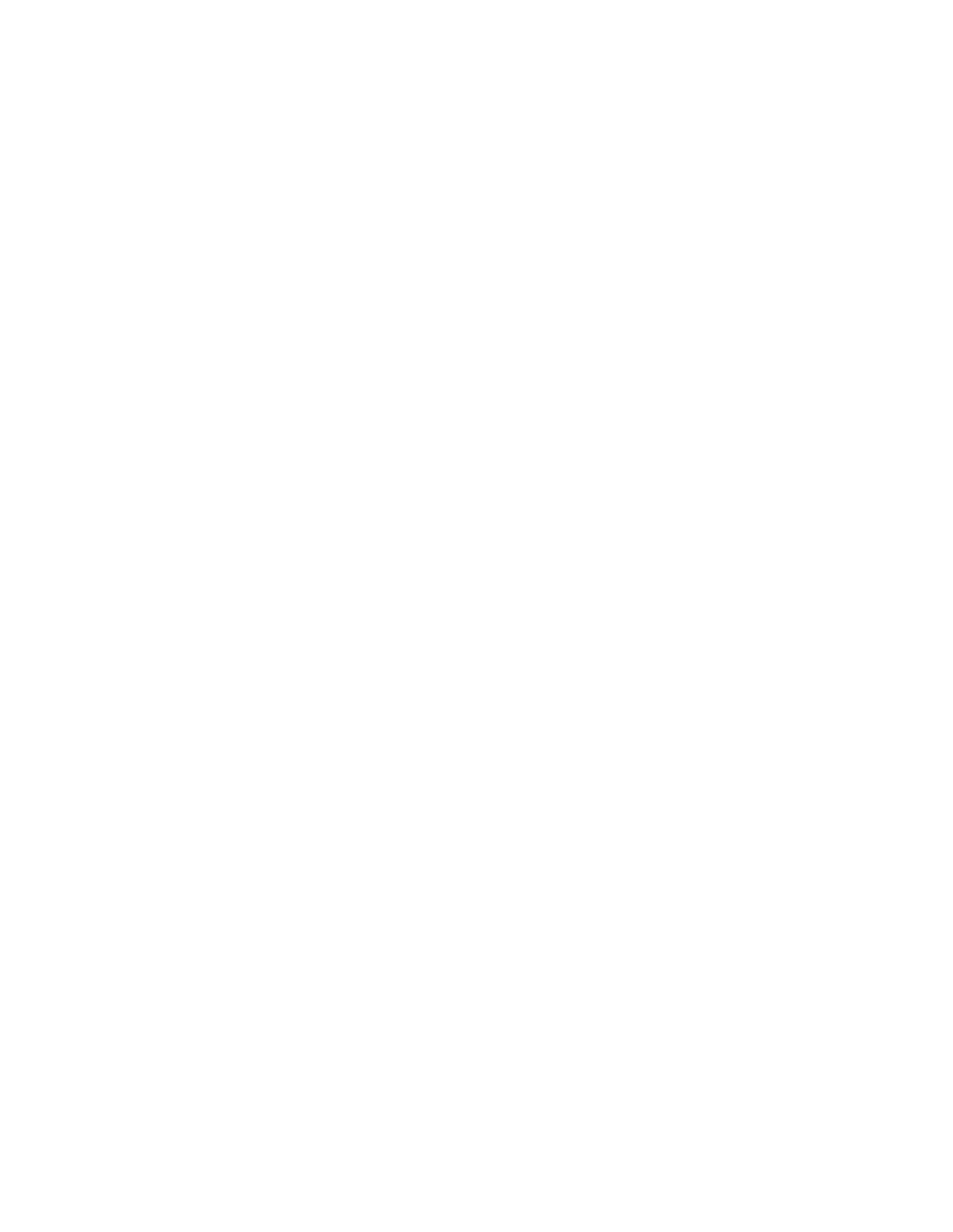# **IMF Working Paper**

## African Department

## **Dedollarization in Liberia—Lessons from Cross-country Experience**

# Prepared by Lodewyk Erasmus; Jules Leichter; Jeta Menkulasi<sup>1</sup>

Authorized for distribution by Arend Kouwenaar

March 2009

## **Abstract**

This Working Paper should not be reported as representing the views of the IMF. The views expressed in this Working Paper are those of the author(s) and do not necessarily represent those of the IMF or IMF policy. Working Papers describe research in progress by the author(s) and are published to elicit comments and to further debate.

Liberia's experience with a dual currency regime, with the U.S. dollar enjoying legal tender status, dates to its founding as a sovereign country in 1847. Following the end of the most recent episode of civil war in late-2003, the new government has expressed interest in strengthening the role of the Liberian dollar. Liberia, however, is heavily dollarized, with the U.S. dollar estimated to account for about 90 percent of money supply. Cross-country experience suggests that dollarization does not preclude monetary policy from achieving its primary objective of price stability, and that successful and lasting dedollarization may be difficult to achieve.

JEL Classification Numbers: E52

Keywords: dedollarization

Author's E-Mail Address: lerasmus@imf.org; jules.leichter@tesoro.it; menkulasi@econ.umd.edu

 1 Jules Leichter was co-desk economist for Liberia when this paper was prepared; Jeta Menkulasi was a summer intern at the IMF in 2007.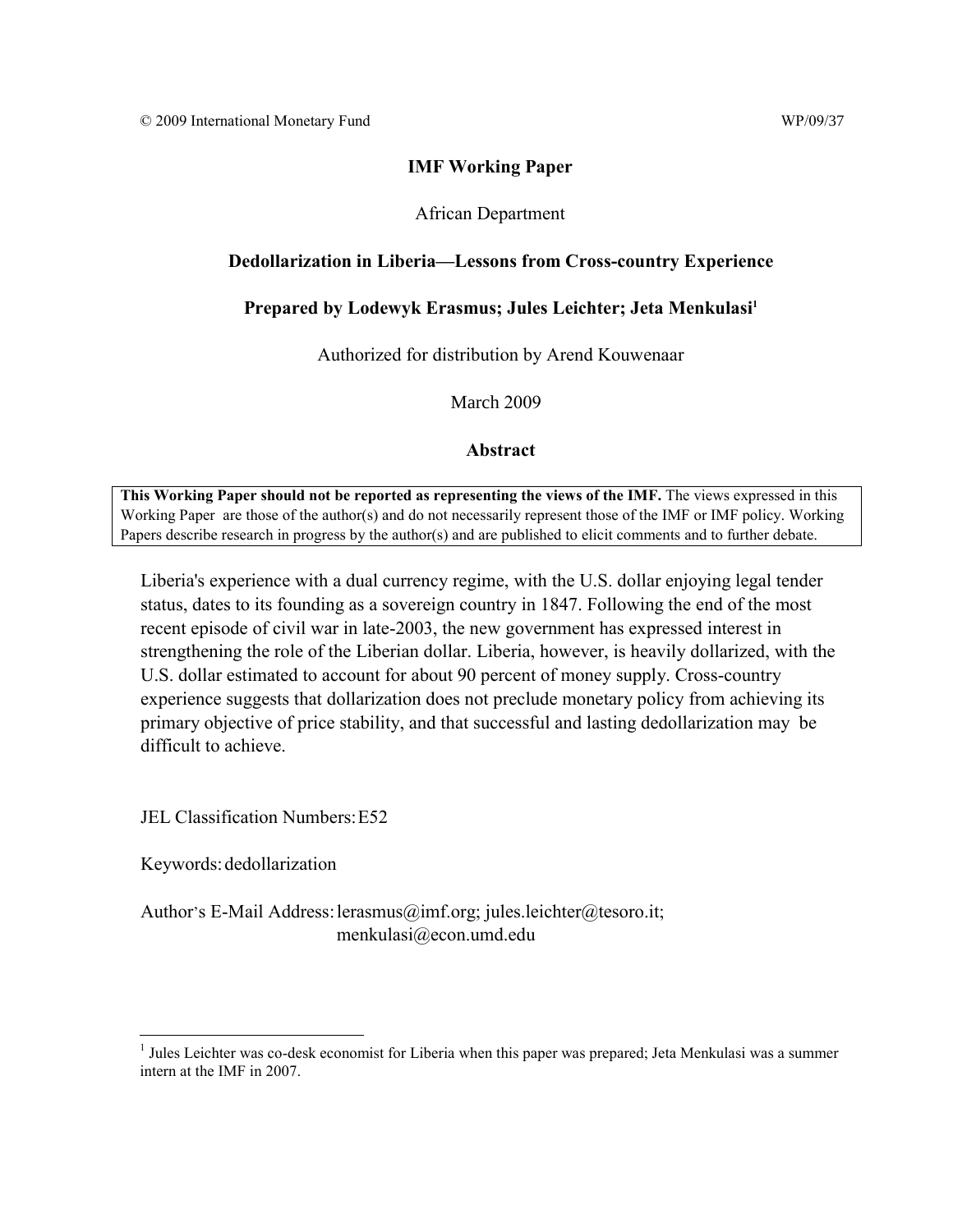|                                                           | Contents                                                                 | Page |  |  |  |
|-----------------------------------------------------------|--------------------------------------------------------------------------|------|--|--|--|
|                                                           |                                                                          |      |  |  |  |
|                                                           |                                                                          |      |  |  |  |
|                                                           |                                                                          |      |  |  |  |
|                                                           |                                                                          |      |  |  |  |
|                                                           |                                                                          |      |  |  |  |
| Table<br>1.                                               |                                                                          |      |  |  |  |
| Figures<br>1.<br>2.<br>3 <sub>1</sub><br>$\overline{4}$ . | International Comparison of Dollarization: Foreign Currency Deposits to5 |      |  |  |  |
| <b>Box</b><br>1.                                          |                                                                          |      |  |  |  |
| Appendix<br>$\mathbf{I}$                                  |                                                                          |      |  |  |  |
| $\mathbf{1}$                                              | Appendix Table                                                           |      |  |  |  |
| Attachment<br>1.                                          |                                                                          |      |  |  |  |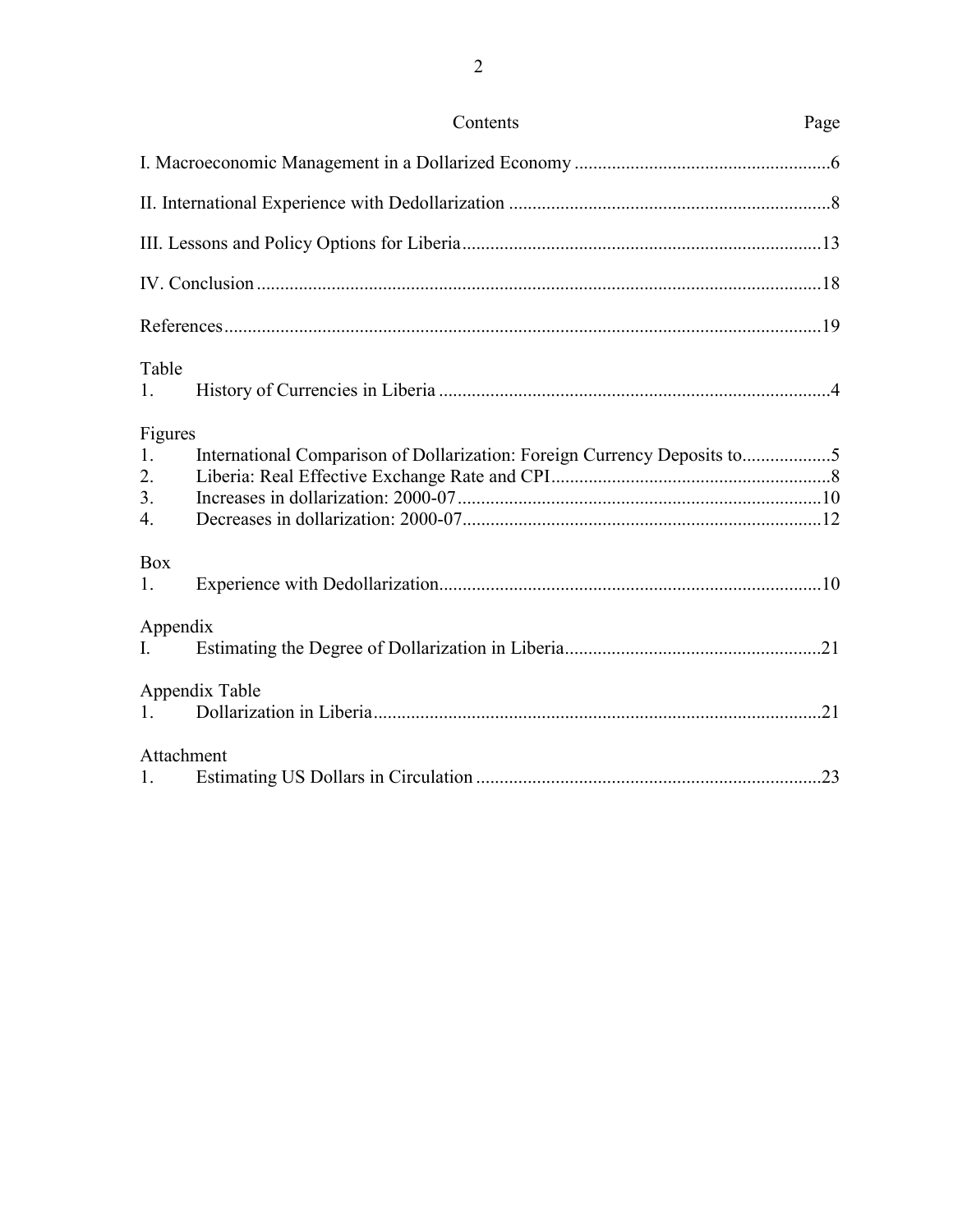History of Dollarization in Liberia<sup>23</sup>

1

1. **Dollarization can be caused by a number of factors,** including: (i) political instability and conflict; (ii) economic and financial instability; (iii) institutional arrangements, e.g. by according legal tender status to the foreign currency; and (iv) large donor flows.

2. **The use of a foreign currency in an economy can lead to different types of dollarization.** Bogetić (2000) defines full or official dollarization as a complete monetary union with a foreign country from which a country imports currency, making the foreign currency full legal tender and reducing its own currency, if any, to a subsidiary role. According to Baliño, Bennett, and Borensztein (1999), partial or unofficial dollarization occurs when residents hold a large share of their financial wealth in assets denominated in a foreign currency, even though that currency lacks the legal tender privileges of the domestic currency. Three types of dollarization are commonly identified: (i) financial dollarization: the substitution of local currency assets or liabilities for foreign currency assets or liabilities; (ii) transactions dollarization: the use of foreign currency for transactions; and (iii) real dollarization: the use of foreign currency for denominating prices and wages. All of these are present in Liberia, which is officially a dual currency regime with the Liberian dollar and U.S. dollar both being legal tender.<sup>4</sup> While either currency can be used for any transaction, most economic activity takes place in U.S. dollars, including the payment of taxes and government expenditures. Currencies issued by other countries circulate freely in Liberia and bank accounts with Liberian banks can be maintained in them, but they are not legal tender.<sup>5</sup>

3. **Since Liberia was established as an independent country in 1847, its economy has been either fully or mostly dollarized (Table 1)**. Foreign currencies have always been important to the Liberian economy, both as a store of value and as a medium of exchange. The choice of currencies was dictated by the country's close economic ties with British West African colonies and the United States. Liberian dollar coins have circulated since independence, but banknotes have been used more sparingly. After circulating from the 1850s to the 1890s, the notes were not reintroduced for almost a century. President Samuel Doe minted Liberian dollars ("Doe dollars") in the 1980s. During the civil war "J.J. Roberts" banknotes were issued starting in 1989 in areas controlled by Charles Taylor and

<sup>&</sup>lt;sup>2</sup> The authors would like to thank Robert Powell, Steve Radelet, Anne-Marie Gulde-Wolf, Romain Veyrune, Annamaria Kokenyne, Bozena Radzewicz-Bak and Scott Roger for useful comments.

 $3$  This paper was presented in October 2008 in a seminar to officials of the Central Bank of Liberia and Ministry of Finance.

<sup>&</sup>lt;sup>4</sup> The situation in Liberia should be distinguished from the acceptance of a currency in payments on a voluntary basis, i.e. based on a contract between two parties. In Liberia, acceptance of either the Liberian or U.S. dollar for any transaction (both official and private) is prescribed by law.

<sup>&</sup>lt;sup>5</sup> See "An Act to Authorize the Establishment of the Central Bank of Liberia," Part V, 19(1).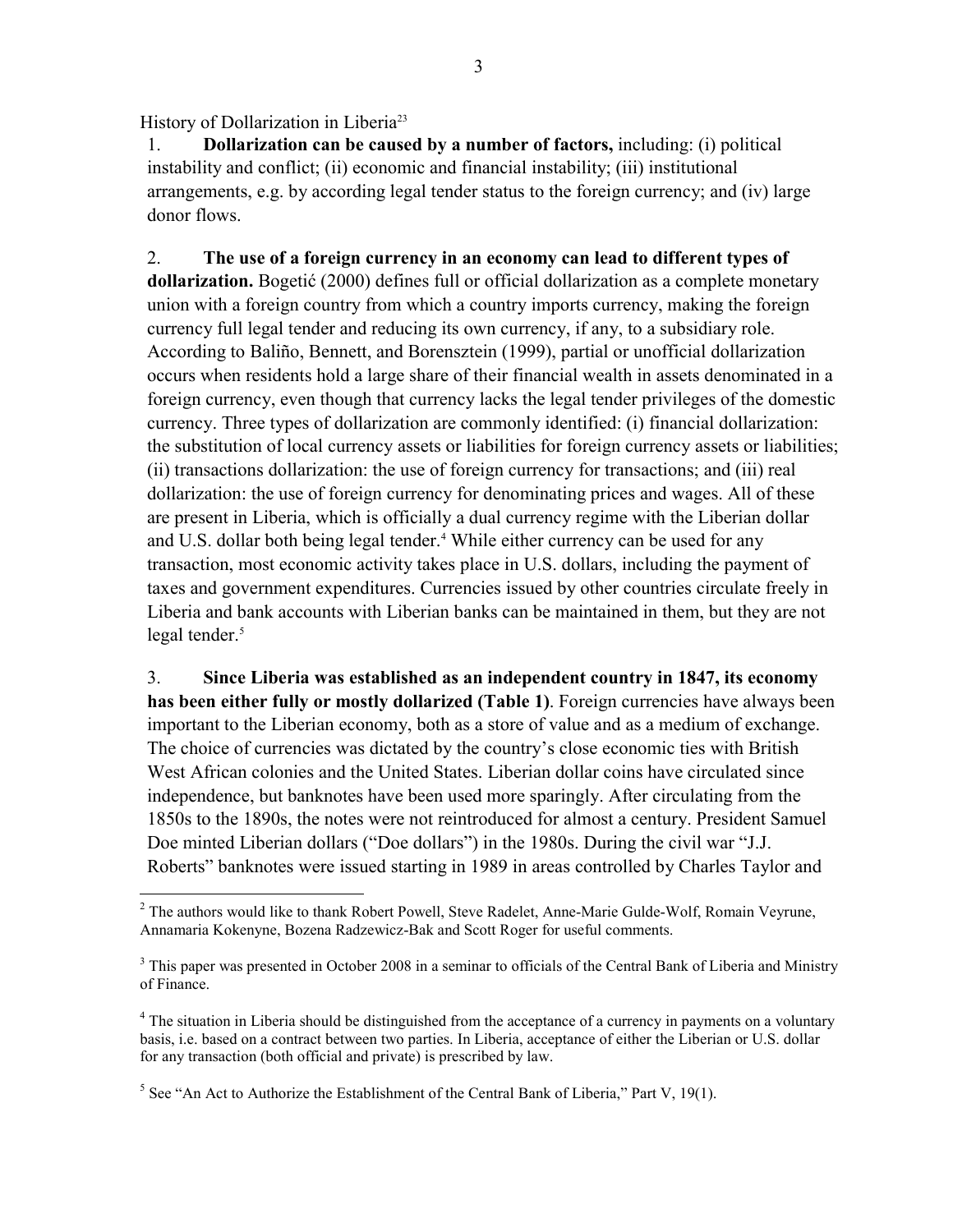"Liberty" notes were issued starting in 1991 in areas controlled by ECOWAS/ECOMOG. While both were issued at par with the U.S. dollar, there were substantial fluctuations in exchange rates in the parallel market. In January 1998 the exchange rate peg was abandoned and the exchange rate with the U.S. dollar was devalued from L\$1/US\$1 to L\$43/US\$1. In 2001 the Central Bank of Liberia<sup>6</sup> (CBL) began issuing Liberian dollar notes, which are considered legal tender today. Since the 1998 devaluation, the Liberian dollar has depreciated on average by 5 percent a year, roughly in line with the inflation differential between Liberia and the United States.

# **Table 1. History of Currencies in Liberia**

|                 |                    | <b>West African</b> | Liberian Dollar | Liberian Dollar |
|-----------------|--------------------|---------------------|-----------------|-----------------|
|                 | <b>U.S. Dollar</b> | Pound               | Coins           | <b>Notes</b>    |
| 1847-1850s      |                    |                     | Х               |                 |
| 1850s-1880s     |                    |                     | Х               |                 |
| 1880s-1912      |                    |                     | Χ               |                 |
| 1913-1943*      | Χ                  |                     | Х               |                 |
| 1944-2000**     |                    |                     | Х               |                 |
| $2001$ -present |                    |                     |                 |                 |

\*The West African pound was legal tender during this period, replaced in November 1942 by the U.S. dollar. \*\*Liberian dollar notes were issued at par with the U.S. dollar by Charles Taylor during the 1989-97 civil war, while "Liberty" dollars was issued in areas controlled by ECOWAS in 1991 to invalidate notes looted from the central bank, effectively creating two currency zones.

4. **Liberia seems to be one of the most highly dollarized economies in the world (Figure 1).** Most estimates of the degree of dollarization do not include foreign currency in circulation, largely because it is difficult to measure. Instead they look at the ratio of foreign currency deposits to total deposits or to broad money, or, like Reinhart, Rogoff, and Savastano (2003), they construct an index of economic and financial indicators to capture a broader concept of dollarization. Baliño, Bennett, and Borenstein (1999) consider an economy to be highly dollarized if the ratio of foreign currency deposits to broad money exceeds 30 percent. In Liberia, this ratio was 62 percent in 2007 – in terms of this measure, Liberia in 2007 was the  $14<sup>th</sup>$  most dollarized economy amongst developing countries and emerging market economies, and with São Tomé and Príncipe, the most dollarized economy in Sub-Saharan Africa. However, in a cash-based economy like Liberia's, measuring dollarization accurately requires an estimate of foreign currency in circulation. Estimates of the ratio of foreign currency in circulation and foreign currency deposits to broad money range from 82 percent to 95 percent, with an average of 90 percent (see Appendix I for a discussion of the methodology and a more detailed discussion of various measures of dollarization in Liberia).

The Central Bank of Liberia was established on March 18, 1999, replacing the National Bank of Liberia.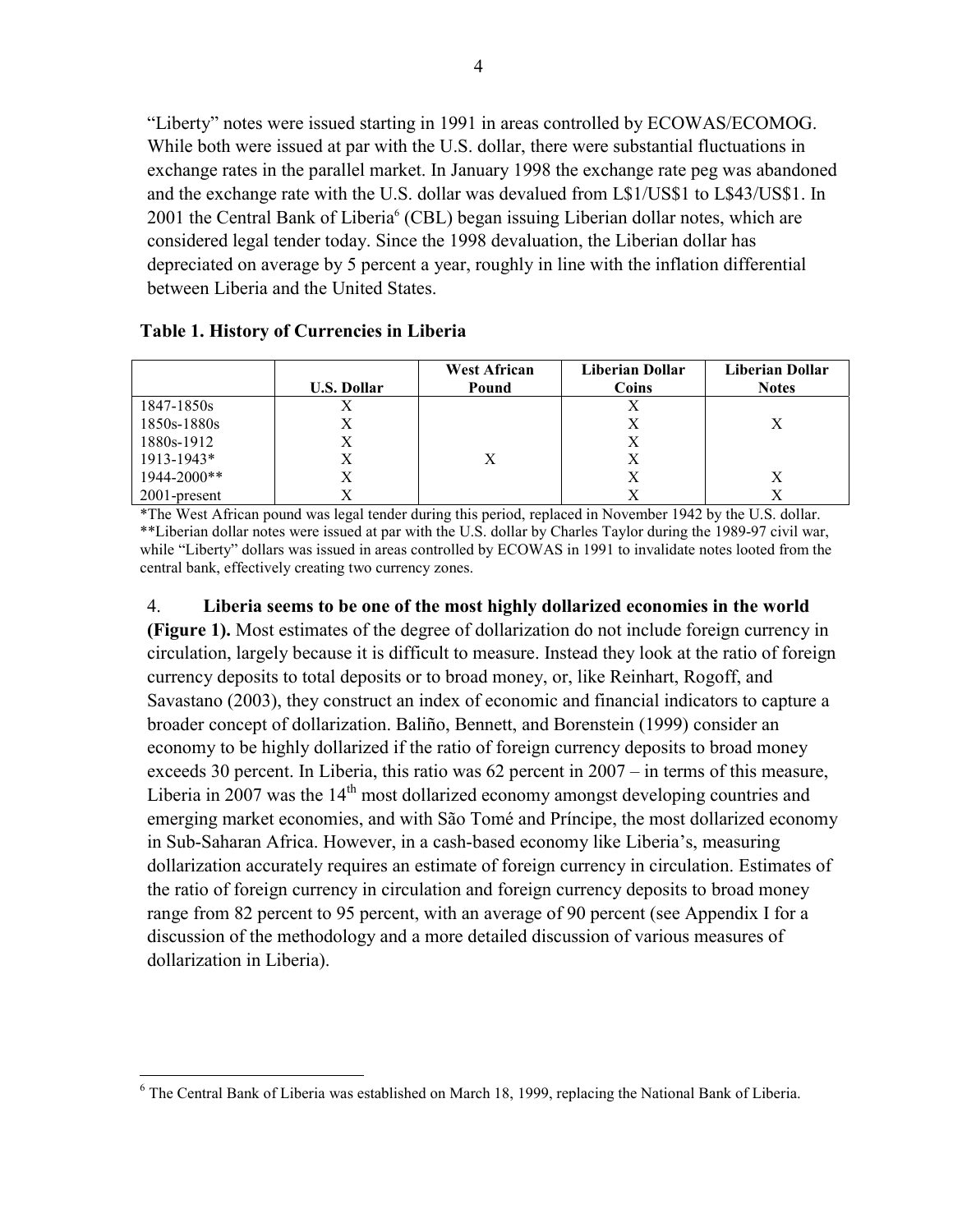

**Figure 1. International Comparison of Dollarization: Foreign Currency Deposits to Broad Money** 

<sup>1</sup> Other neighboring countries (Côte d'Ivoire, Benin, Burkina Faso, Guinea-Bissau, Mali, Niger, Senegal, and Togo are members of the BCEAO, and holding of foreign currency deposits by residents is not allowed.

5. **Implementation of monetary policy is complicated by the large amount of U.S. dollars in circulation and an underdeveloped financial sector.** The current monetary policy framework recognizes that in a highly dollarized and very open economy, the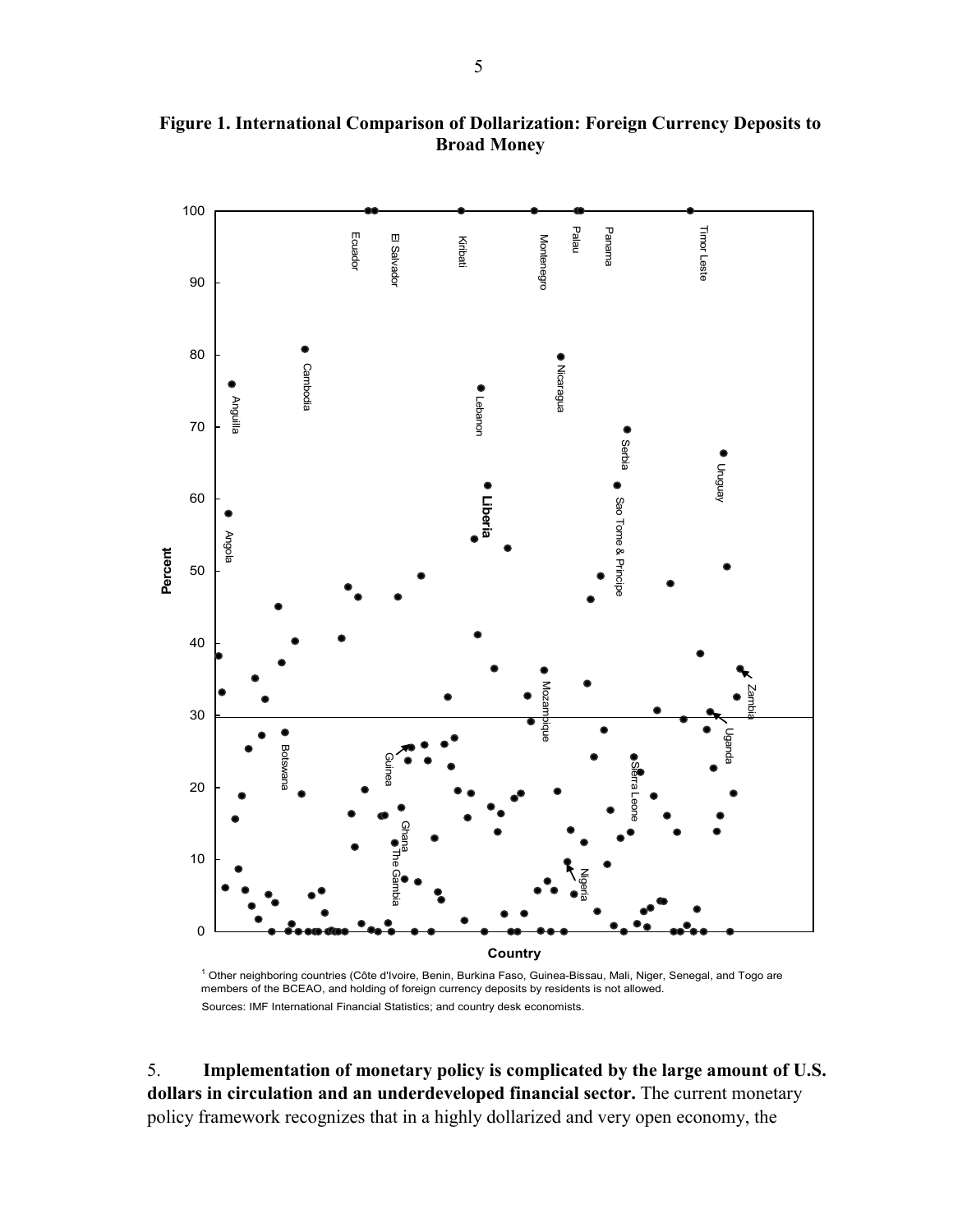exchange rate is the main transmission mechanism through which monetary imbalances affect prices. The CBL therefore targets relative exchange rate stability, consistent with IMF advice that complete dollarization or a currency board arrangement could adversely affect the economic recovery by imposing a severe liquidity constraint, and that complete dedollarization would pose a significant challenge for the CBL to maintain monetary discipline.

6. **This paper studies the benefits and challenges of macroeconomic management in a dollarized economy and the international experience with attempts to dedollarize; it suggests lessons and policy options for Liberia.** Empirical evidence on the macroeconomic costs of dollarization is mixed: while there is no clear evidence that increased dollarization significantly reduces the effectiveness of monetary policy, there is an emerging consensus that highly dollarized financial sectors may be more vulnerable to shocks. Some researchers have argued that high dollarization during a period of economic instability can reduce inflation and deepen financial markets. This has given rise to studies of whether highly dollarized economies should fully dollarize, attempt to dedollarize, or maintain the status quo. Few highly dollarized countries have attempted dedollarization, though countries pursuing a gradual, market-driven dedollarization have had some success. Those that tried to force dedollarization experienced considerable macroeconomic costs, and some returned to a high level of dollarization within a few years.

# **I. MACROECONOMIC MANAGEMENT IN A DOLLARIZED ECONOMY**

7. **The most important challenge associated with dollarization is the loss of effective control over monetary policy.** The small domestic currency component of the monetary base makes it difficult to control monetary growth, which reduces the effectiveness of monetary policy as a tool to stabilize the economy. The literature identifies other potential costs associated with dollarization<sup>7</sup>:

- a. lower seignorage, given that only a portion of the monetary base is in local currency;
- b. lower international reserves, because when transactions are conducted in the foreign currency, the central bank accumulates less of that currency as reserves;
- c. loss of an effective exchange rate policy—the authorities cannot manage the exchange rate in response to exogenous shocks, so that adjustment through the real economy will be necessary;
- d. loss of the lender of last resort role to a financial sector that holds large amounts of foreign currency deposits;
- e. public and private sector balance sheet vulnerabilities due to excessive dollarization of liabilities; and

 $\overline{a}$ <sup>7</sup> See, for instance, de Zamaroczy and Sa (2003) and Galindo and Leiderman (2005)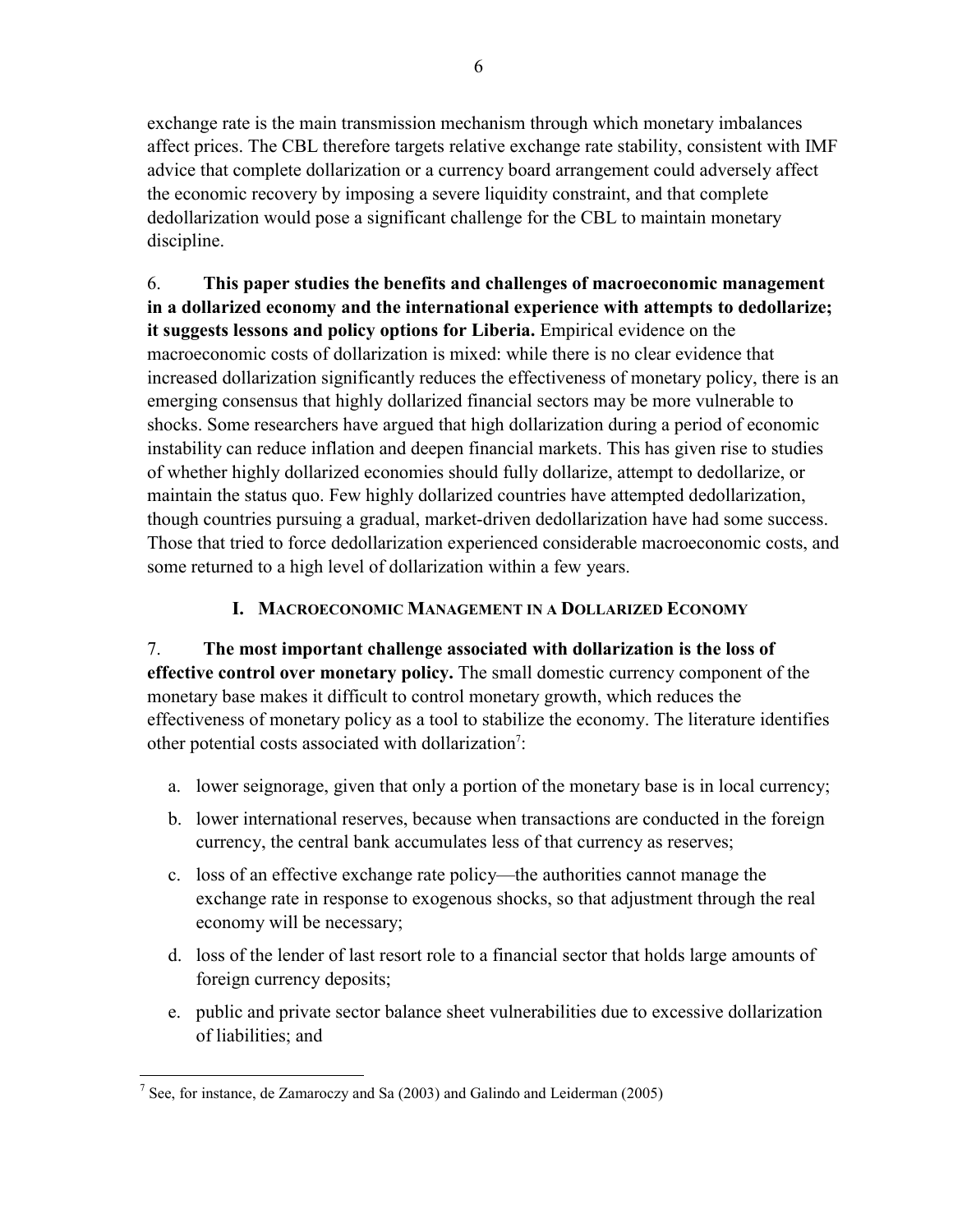f. larger output fluctuations since adjustments to external or domestic shocks would require nominal price and wage flexibility.

8. **However, evidence on the costs of dollarization is mixed.** Reinhart, Rogoff, and Savastano (2003) found no evidence in a study of 85 dollarized countries that dollarization has a significant negative impact on the effectiveness of monetary policy.<sup>8</sup> They show that dollarization does not increase the instability of velocity measures of monetary aggregates and that monetary aggregates are highly correlated with inflation, suggesting that in dollarized economies monetary policy is effective at controlling inflation. A case in point is Peru, which has recently adopted an inflation targeting regime despite being highly dollarized. However, they also find little correlation between monetary aggregates and real variables in dollarized economies, suggesting that there is limited scope for countercyclical monetary policy.

# 9. **There is some evidence that dollarized economies are more vulnerable to**

**shocks.** Gulde-Wolf et al (2004) and Galindo and Leiderman (2005) suggest that countries should care about dollarization for financial stability reasons<sup>9</sup> related to the balance sheet effects of dollarization, i.e., when the increase in the local currency value of dollar liabilities outpaces the increase in the value of the borrower's assets or income flow. To the extent that dollar debtors may no longer be able to service their loans, this situation can trigger corporate and banking crises, exacerbate sudden stops, cause output volatility, and ultimately result in costly self-fulfilling macroeconomic crises. On the deposit side, dollarization enhances the scope for systemic, self-fulfilling liquidity crises triggered by persistent deposit withdrawals that at some point can no longer be accommodated due to limited holdings of liquid foreign assets.

10. **Some researchers have argued that significant dollarization can be an optimal response to a volatile economic environment.<sup>10</sup> It may (i) lower inflation by reducing the** impact of domestic money growth on inflation; (ii) promote financial deepening by encouraging individuals to deposit assets in the financial system; (iii) lower transaction costs by reducing the need to convert to local currencies; and (iv) promote fiscal discipline by reducing the ability of the government to monetize fiscal deficits.

11. **In postconflict Liberia, the authorities have succeeded in establishing and maintaining macroeconomic stability and supporting economic recovery in a highly dollarized environment.** Liberia's economy has been relatively stable since the end of the conflict in 2003 despite being one of the most highly dollarized in the world: inflation has been low and steady, the exchange rate of the Liberian dollar with the U.S. dollar has stayed

<sup>&</sup>lt;sup>8</sup> Galindo and Leiderman (2005) and Ize and Yeyati (2005) reach a similar conclusion.

<sup>&</sup>lt;sup>9</sup> See also Baliño, Bennett, and Borensztein (1999), Ize and Yeyati (2005), and Fernandez-Arias (2006).

<sup>&</sup>lt;sup>10</sup> See, for instance, Baliño, Bennett, and Borensztein (1999).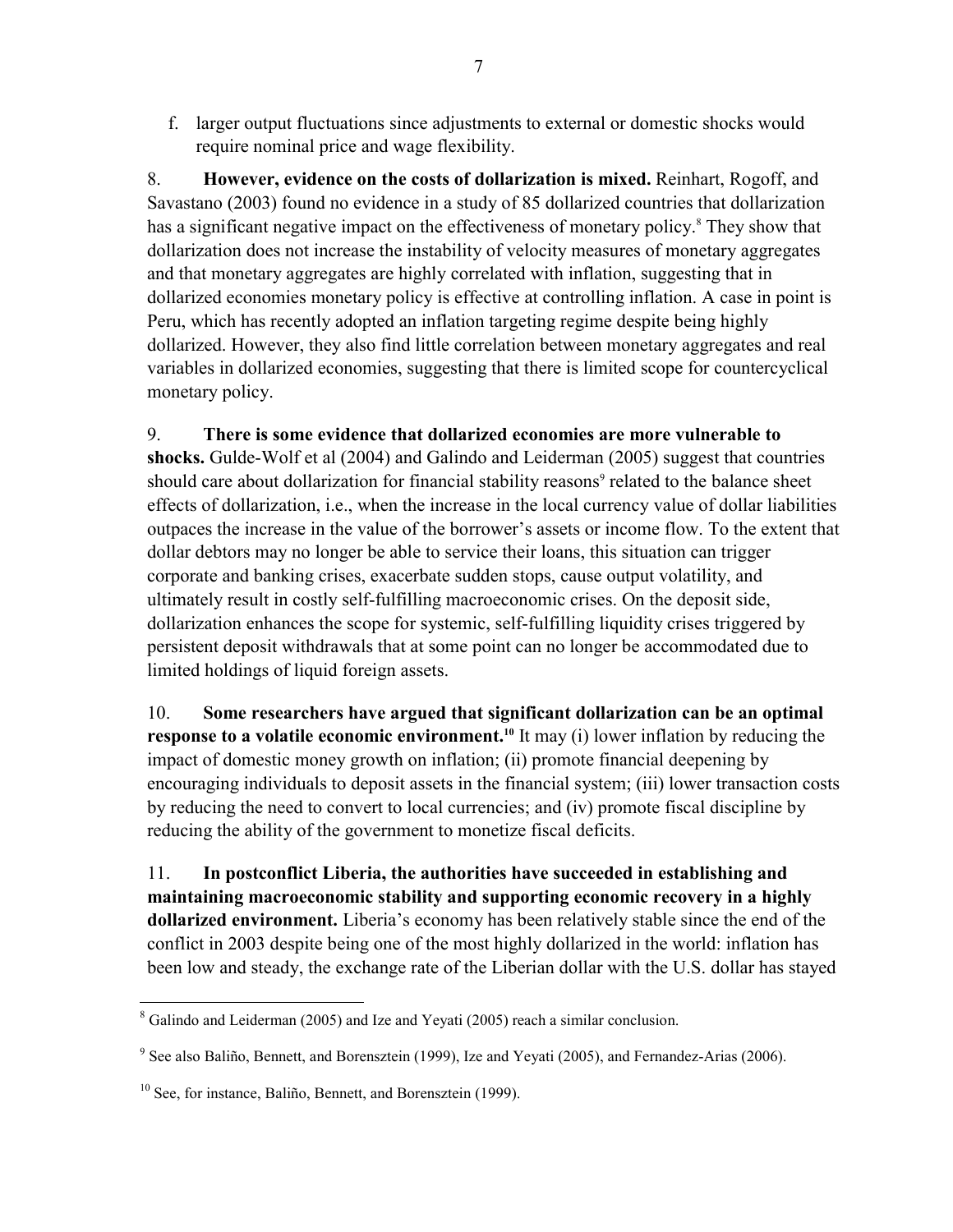in a range consistent with the inflation differential between Liberia and the United States, and growth has increased steadily. Fiscal policy has been restricted by adherence to a balanced budget policy, and the recapitalization of banks has helped stabilize the financial sector. Foreign direct investment in the natural resource sector has also risen steadily.

## **Figure 2. Liberia: Real Effective Exchange Rate and CPI**



### **(Year-on-year, percent)**

## **II. INTERNATIONAL EXPERIENCE WITH DEDOLLARIZATION**

12. **Dollarization is a common phenomenon.** Of our sample of 154 developing countries and emerging market economies for which data are available, 45 are classified as highly dollarized at end 2007, using the Baliño, Bennett, and Borensztein (1999) definition (Figure 1), while the ratio of FCDs to broad money exceed 20 percent in a total of 63 countries. Most highly dollarized countries have not actively pursued policies to dedollarize. In practice, of the over 90 dollarized countries surveyed in the literature in 2001, 27 have chosen to fully dollarize (e.g., Ecuador, El Salvador, Montenegro and Panama)<sup>11</sup> or to accept a high level of dollarization to facilitate trade and economic cooperation and to benefit from the stability of the foreign currency (e.g., Brunei, Lesotho, Namibia, Bosnia-Herzegovina, Haiti, and the Bahamas), and 8 countries have actively pursued policies to promote dedollarization. According to Galindo and Leiderman (2005), dedollarization can be costly and very difficult; very few countries have been able to achieve it. Policies in most dollarized countries are aimed at financial market development (particularly in domestic

 $\overline{a}$ 

<sup>&</sup>lt;sup>11</sup> According to de Zamaroczy and Sa (2003), seven of these countries use the currency of another country, and the other 20 belong to a currency union.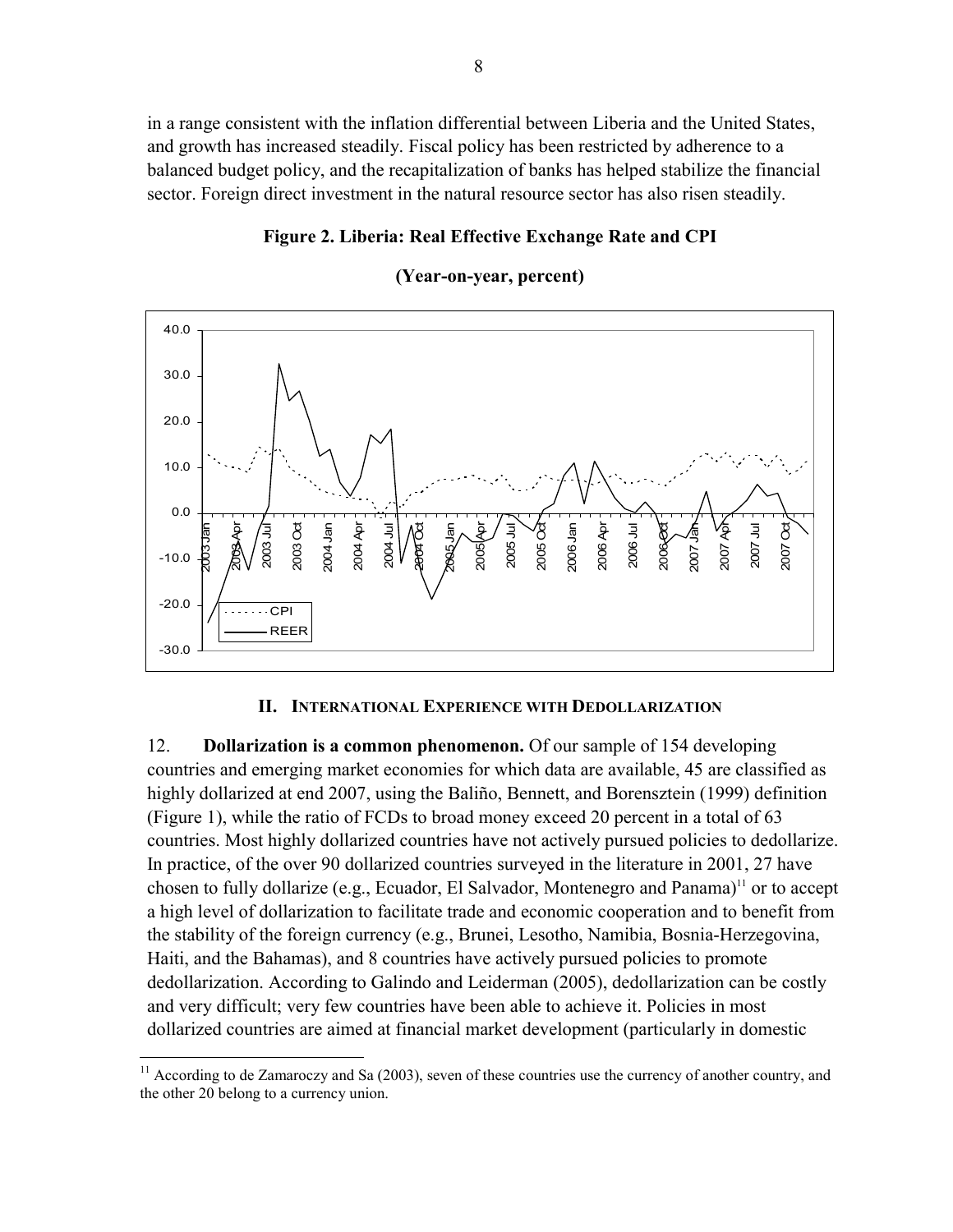currency or inflation-linked instruments) to facilitate dedollarization once fiscal and monetary policy gains credibility.

13. **For countries that have pursued policies to promote dedollarization,12 the results have been mixed.** In fact, Coe et al. (2006) note that only countries that have managed to avoid periods of high inflation or severe macroeconomic instability were able to avoid dollarization. Generally speaking, countries that have chosen a gradual market-driven approach have had more success at achieving sustained dedollarization than countries that have implemented a forced dedollarization reliant on administrative measures. Three basic approaches to reverse dollarization can be identified:

- *Macroeconomic policies*: pursuit of policies to keep the exchange rate and prices stable, for instance through inflation targeting. Financial liberalization that pushed up domestic interest rates also helped limit dollarization.
- *Regulatory/legal reforms*: changing the regulatory incentive structure by, for instance, setting differential reserve requirements or remuneration rates or adjusting provisioning and liquidity requirements. Other legal reforms are introducing alternative financial instruments, and requiring all or certain payments or contracts to be conducted in the local currency.
- *Administrative enforcement*: direct administrative measures such as prohibition of, or limits on, foreign currency deposits (FCD) for residents and dollar loans, restrictions on residents holding accounts abroad, taxes on dollar intermediation, and forced conversion to local currency deposits (LCDs).

14. **Dedollarization efforts have had only limited success.** The literature on dedollarization identifies four countries (Poland, Israel, Chile, and Egypt)<sup>13</sup> that are considered to have dedollarized successfully, i.e. where (i) the deposit dollarization ratio declined by at least 20 percentage points; (ii) settled at a level below 20 percent; and (iii) remained below that level with no substantial macroeconomic costs. These countries implemented policies to promote a gradual, market-driven dedollarization as part of a broad economic stabilization program. Mexico and Pakistan implemented a more rapid forced dedollarization and achieved a sustained dedollarization but experienced nontrivial macroeconomic costs (see Box 1). Forced dedollarization in Bolivia and Peru (in 1985) led to an initial drop in the measured level of dollarization but had substantial macroeconomic costs, forcing the authorities to accept increased dollarization a few years later. In both Bolivia and Peru governments attempted to reduce dollarization by converting foreign

 $\overline{a}$ <sup>12</sup> Brazil, Chile, Columbia, Venezuela, Israel, Poland, Armenia, Estonia, Lithuania, Nicaragua, Peru, Lao P.D.R., Bolivia, Honduras, Lebanon, Vietnam, Malaysia, Philippines, and Mexico.

 $13$  For a more detailed description of these cases, see Reinhart, Rogoff, and Savastano (2003); Galindo and Leiderman (2005); Ize and Yeyati (2005); Yeyati (2006); and Hardy and Pazarbasioglu (2006).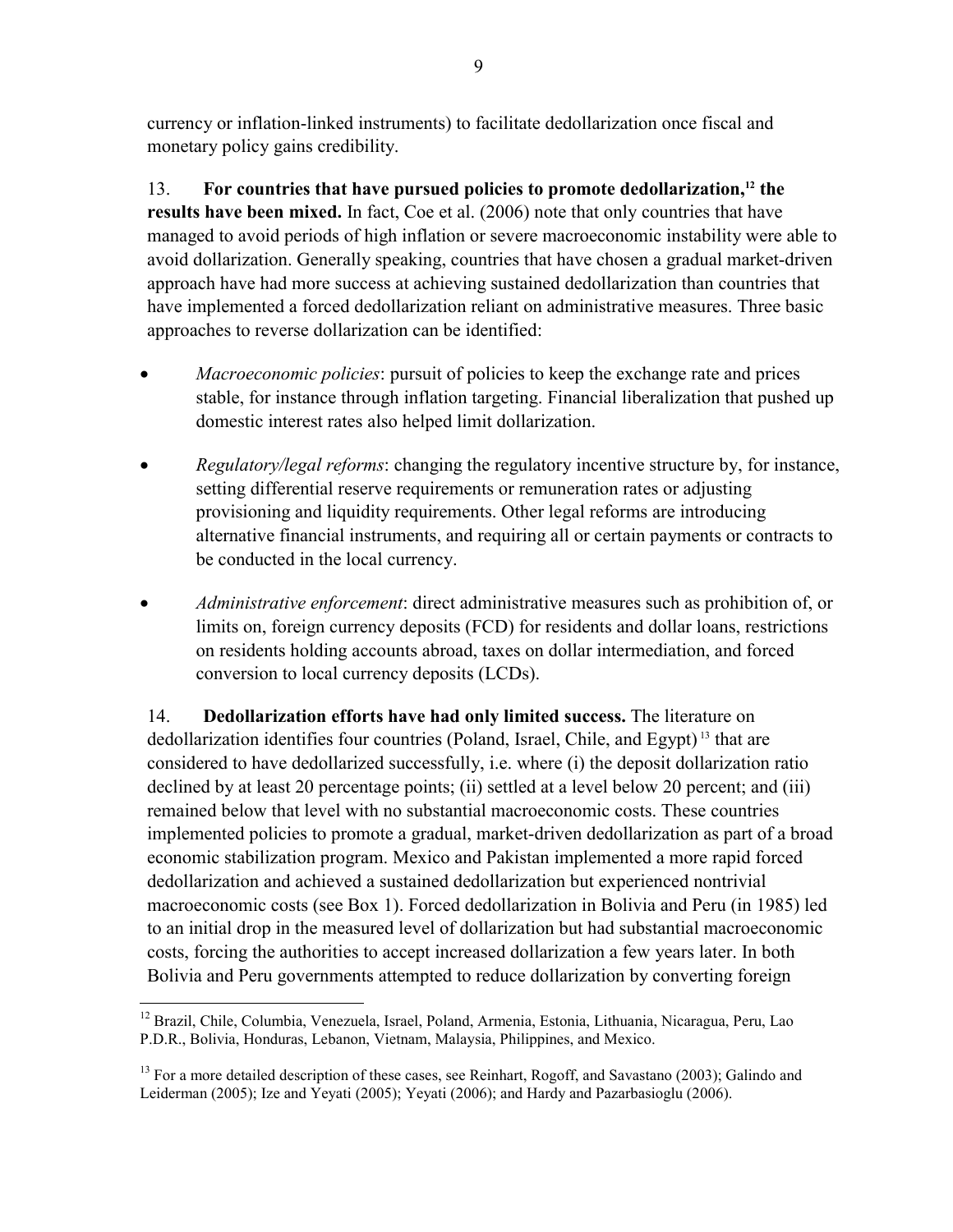currency deposits into domestic currency deposits – this resulted in financial disintermediation, growth of off-shore deposits and a sharp reduction in private sector credit.

#### **Box 1. Experience with Dedollarization**

#### **Market-driven dedollarization**

Israel, Poland, Chile, and Egypt pursued a market-driven dedollarization that was gradual and successful. In these countries there was no direct policy attempt to dedollarize the economy rapidly. Rather, dedollarization was a consequence of policies aimed at lowering inflation and deepening financial markets. Markets for local-currency-denominated bonds were created, and differential remuneration rates on reserve requirements on FCD introduced a wedge in bank intermediation spreads. These measures were coupled with active bank supervision to ensure that banks had fully covered their foreign currency positions. At the same time, to hedge against exchange rate risk foreign currency loans were largely directed to sectors that earned foreign exchange. Israel and Chile also used indexation successfully to promote the use of the local currency to hedge against inflation and exchange rate uncertainty. Poland and Egypt offered very high interest rates on LCDs after the financial sector was liberalized. By 2007, the ratio of FCDs to broad money in Chile, Egypt and Poland was 5.7, 0.2 and 2.8 percent respectively, compared with 26 percent in Israel.

#### **Forced dedollarization**

Of the countries that implemented measures to force rapid dedollarization, only Mexico and Pakistan succeeded in keeping dollarization low (2.5 and 5.2 percent respectively at end-2007), although in both there were adverse macroeconomic consequences. Mexico forced a conversion of all U.S. dollardenominated assets to pesos, and Pakistan froze all FCDs. These policies, implemented in reaction to economic shocks, were coupled with implementation of policies to stabilize the economy. Even though Mexico and Pakistan managed to reduce dollarization, they did so at some cost in the form of capital flight, lower remittance inflows, and less financial intermediation. According to Reinhart, Rogoff, and Savastano (2003), in Mexico these policies caused a 100 percent increase in capital flight and a dramatic decrease in bank credit to the private sector.

For other countries, forced dedollarization proved to be a failure and had significant macroeconomic costs. In the first half of the 1980s, Bolivia and Peru implemented measures to rapidly dedollarize the banking system by forcing conversions of FCDs to local currency. These efforts, undertaken while inflation was high, were followed by an abrupt depreciation of the local currency, resulting in capital flight and financial disintermediation. Continued macroeconomic instability over the next few years led to a reversal of policies, which lifted the restriction on FCDs and led to rapid redollarization. Bolivia is again one of the most highly dollarized economies in the world (45.1 percent at end-2007). In Peru, despite its track record of solid economic management over the past several years and the adoption of inflation targeting, dollarization remains high (46.1 percent at end-2007).

15. **Recent evidence confirms the earlier findings on dollarization.** Out of a total of 33 countries for which data are available, 10 became more dollarized during 2000-07 (Figure 3),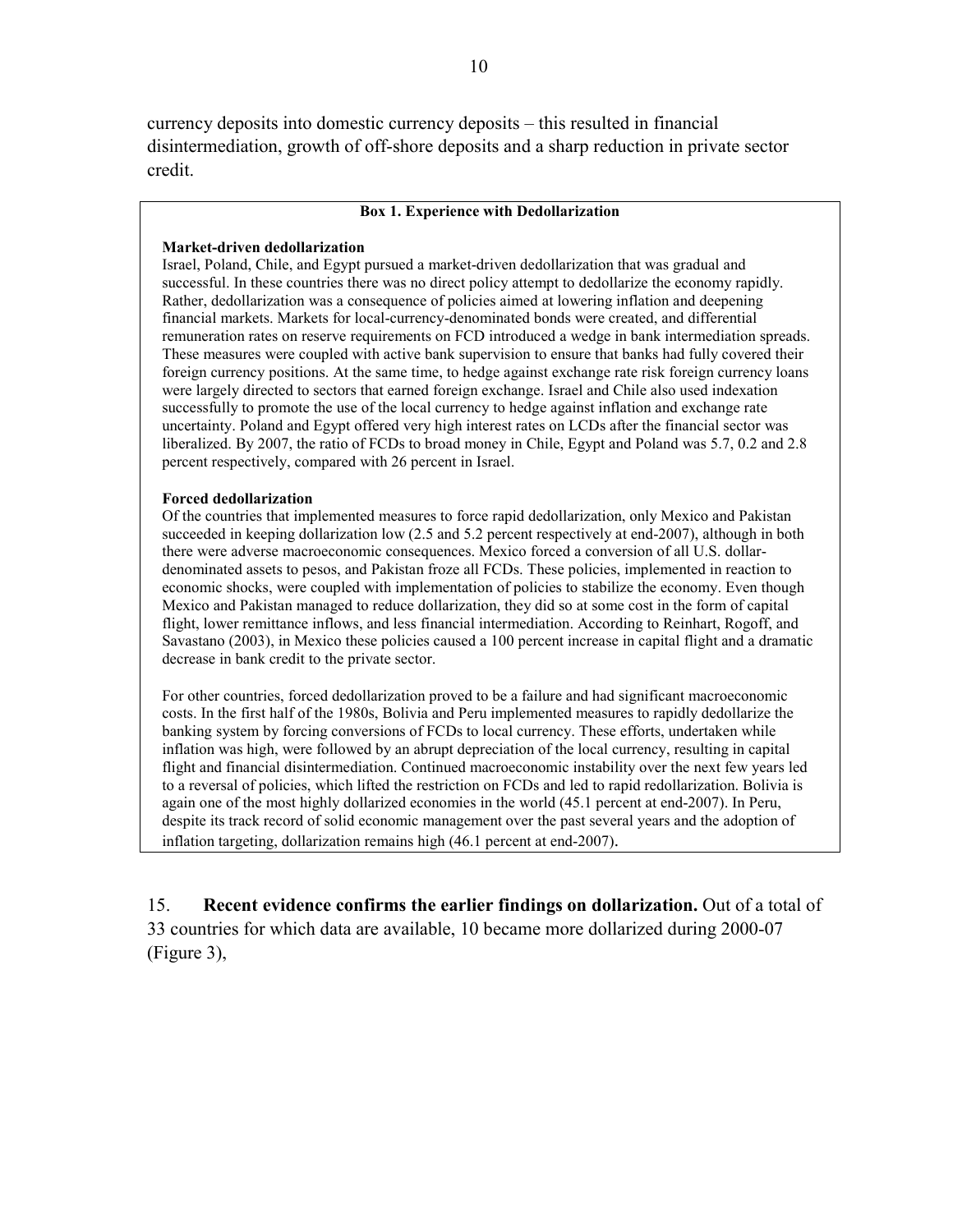

# **Figure 3. Increases in dollarization: 2000-07**

Source: IMF, International Financial Statistics, and own calculations.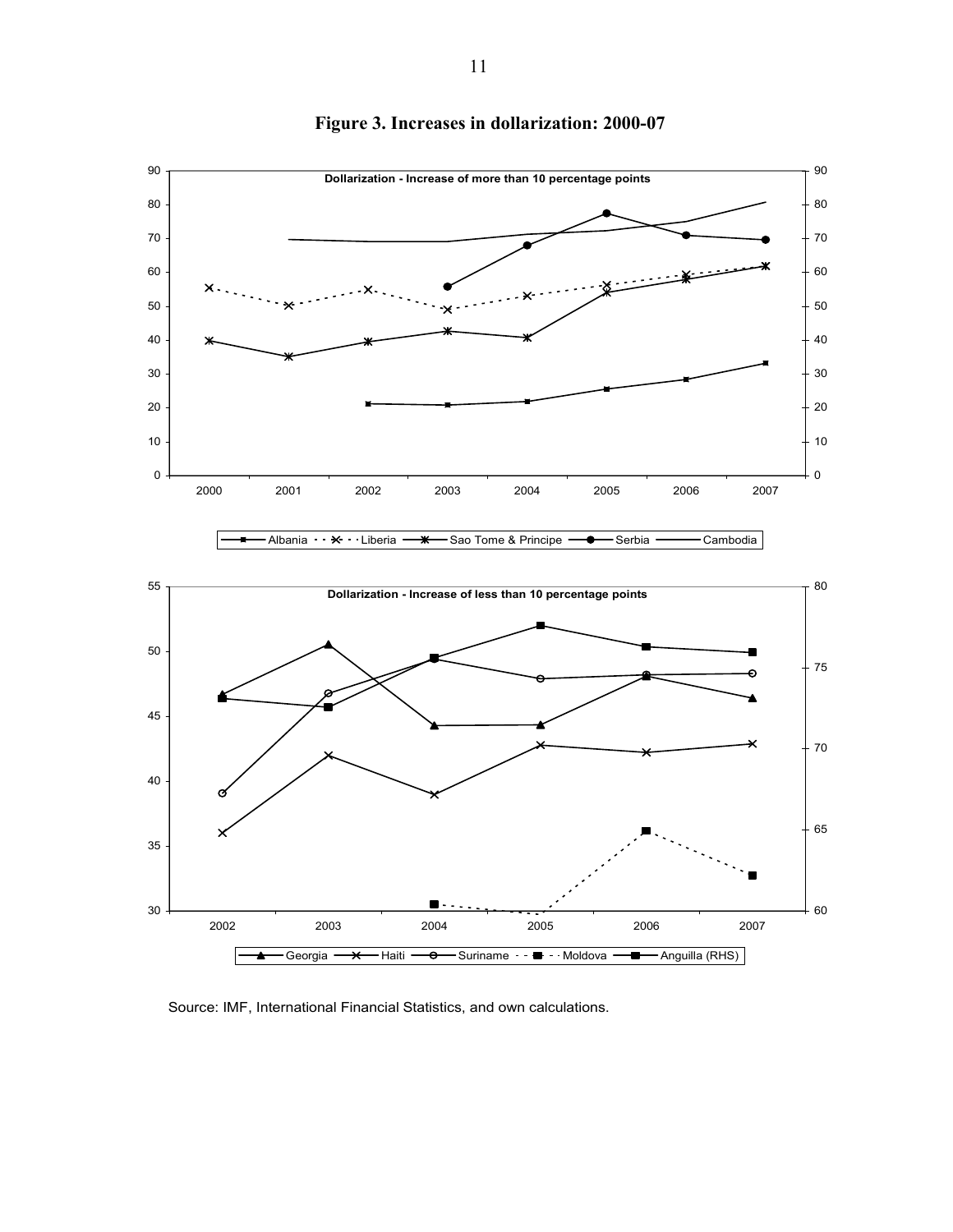while only 1, namely Argentina, satisfies the Reinhart, Rogoff and Savastano criteria of successful dedollarization (see para. 15)(Figure 4). As in the case of Mexico and Pakistan,



**Figure 4. Decreases in dollarization: 2000-07** 

Source: IMF, International Financial Statistics, and own calculations.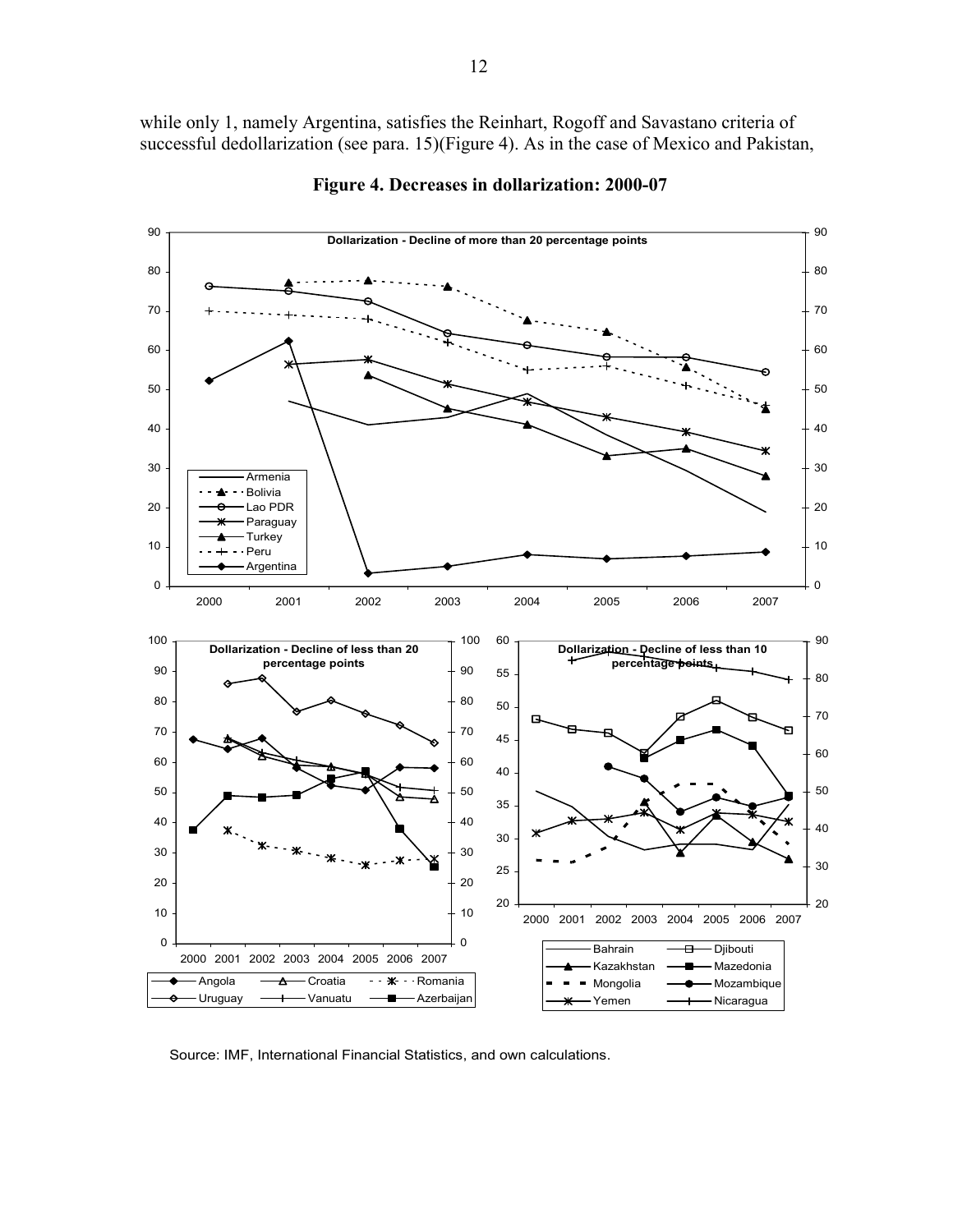dedollarization in Argentina occurred in the face of a severe financial crisis when its currency board became unsustainable, and foreign exchange reserves declined significantly as people moved assets into U.S. dollars. In response, and as part of a comprehensive policy response to stabilize the economy, the government forcibly converted foreign currency deposits into the domestic currency. Most other countries remained highly dollarized at end-2007 with the ratio of FCDs to broad money in excess of 30 percent, although in a few of these countries, i.e. Armenia, Bolivia, Croatia, Lao P.D.R., Paraguay, Peru, Turkey, Uruguay and Vanuatu, the ratio declined by around 20 percentage points during 2000-07. The common denominator in all of these countries is that dedollarization occurred following successful implementation of macroeconomic stabilization policies (sometimes in the context of inflation targeting) that succeeded in reducing inflation, supporting real growth, and nominal appreciation of the domestic currency, as well as policies aimed at strengthening the domestic financial sector. These governments also implemented some measures (as noted in para. 27) to support the demand for the local currency, including requiring higher reserves of foreign exchange deposits, requiring that all consumer credit be extended in the local currency, and prohibiting pricing and cash payments in foreign exchange in the retail sector.

16. **Dollarization is not easily reversed, even after the underlying causes have been removed.** Empirically, this hysteresis has been explained by the expected volatility of the local currency exchange rate and a perceived lack of policy credibility. Baliño, Bennett, and Borensztein (1999) note that reversing dollarization may be difficult because changes in practices regarding the settlement of transactions may be a slow process that depends on institutional changes and takes place only when there are significant benefits to be gained by switching currencies. Evidence suggests that successful dedollarization is usually the outcome of a persistent process of disinflation and stabilization, rather than a main policy objective. Institutional changes that bolster the credibility of sustainable macroeconomic policies, such as an independent central bank with a clear mandate to stabilize prices, can also promote confidence in the domestic currency and thus reduce dollarization.

# 17. **Dedollarization is facilitated by careful sequencing of policy measures.**

Establishing the credibility of macroeconomic policy is a prerequisite to assure economic agents that implementation of sound economic policies is sustainable. However, since building policy credibility may take a long time, certain measures can be implemented to promote dedollarization, whether market-based or forced.

# **III. LESSONS AND POLICY OPTIONS FOR LIBERIA**

# **Lessons**

18. **High dollarization does not necessarily undermine economic performance.** Dollarization may have benefits when economic agents are concerned about a potentially unstable economy. This may help explain why the majority of highly dollarized countries have chosen not to actively pursue dedollarization, and some have chosen to fully dollarize. Nonetheless, some countries have chosen to pursue dedollarization as a means to make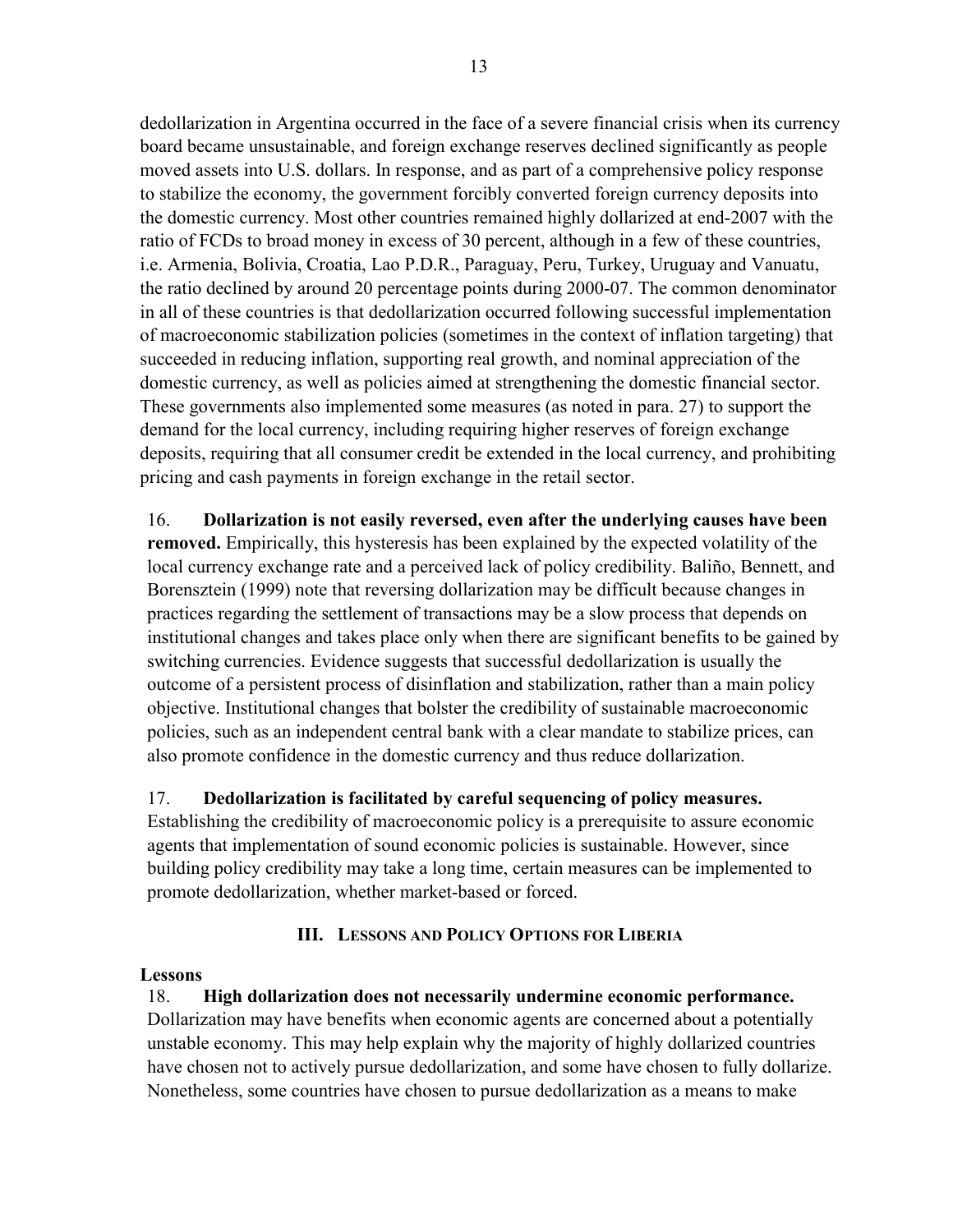monetary policy more effective, increase seignorage, and reduce the financial sector's vulnerability to shocks.

19. **Forced dedollarization has had limited success.** While dollarization may have fallen in the short run and was sustained in some cases, countries that tried to force dedollarization experienced financial disintermediation and capital flight. Some chose to reverse their policies some years later to counter the adverse economic consequences. Countries that sustained dedollarization began the process with a degree of dollarization substantially lower than Liberia's.<sup>14</sup> Moreover, they used indexed bonds in their more developed financial markets to induce investors to hold local-currency-denominated assets.

20. **Successful attempts to dedollarize have been market-based and combined a track record of economic stability with micro-based policies to promote use of local currency both for transactions and as a store of value.** Countries where dedollarization was sustained without adverse economic consequences had some characteristics in common:

- a. *Track record of macroeconomic stability:* This is a necessary, but not sufficient, condition. Dollarization tends to be persistent; many highly dollarized countries with an extended track record of economic stability did not experience significant reduction in dollarization. Successful dedollarization cases show that, only after an extended period of macroeconomic stability can micro measures help reduce both transaction and financial dollarization without macroeconomic cost.
- b. *Financial sector development*: To increase the use of the local currency as a store of value, there needs to be a reasonably well-developed financial sector. Introduction of local currency instruments indexed to inflation or the exchange rate and efficient pricing of risk have helped encourage economic agents in other countries to hold local currency assets even in a highly dollarized environment.

21. **Macroeconomic management in Liberia has improved in the past two to three years, but the previous extended period of poor management may require a longer track record of improved economic policies as a precondition for significant dedollarization.** Moreover, given the extended period of conflict up to 2003, increased confidence in the Liberian dollar may require a longer period of political stability. These factors argue for a very cautious and gradual approach to dedollarization. The level of dollarization in Liberia is currently estimated at over 90 percent, with the Liberian dollar being used only for small transactions and not as a store of value; most deposits and lending to the private sector are in U.S. dollars. Liberia's financial sector is underdeveloped: no issuance of government bonds is planned until domestic debt claims have been fully addressed and a new debt management strategy is in place. Moreover, there is no interest

 $\overline{a}$ <sup>14</sup> Dollarization was considerably lower than in Liberia: Mexico started at 25 percent and Pakistan at 40 percent.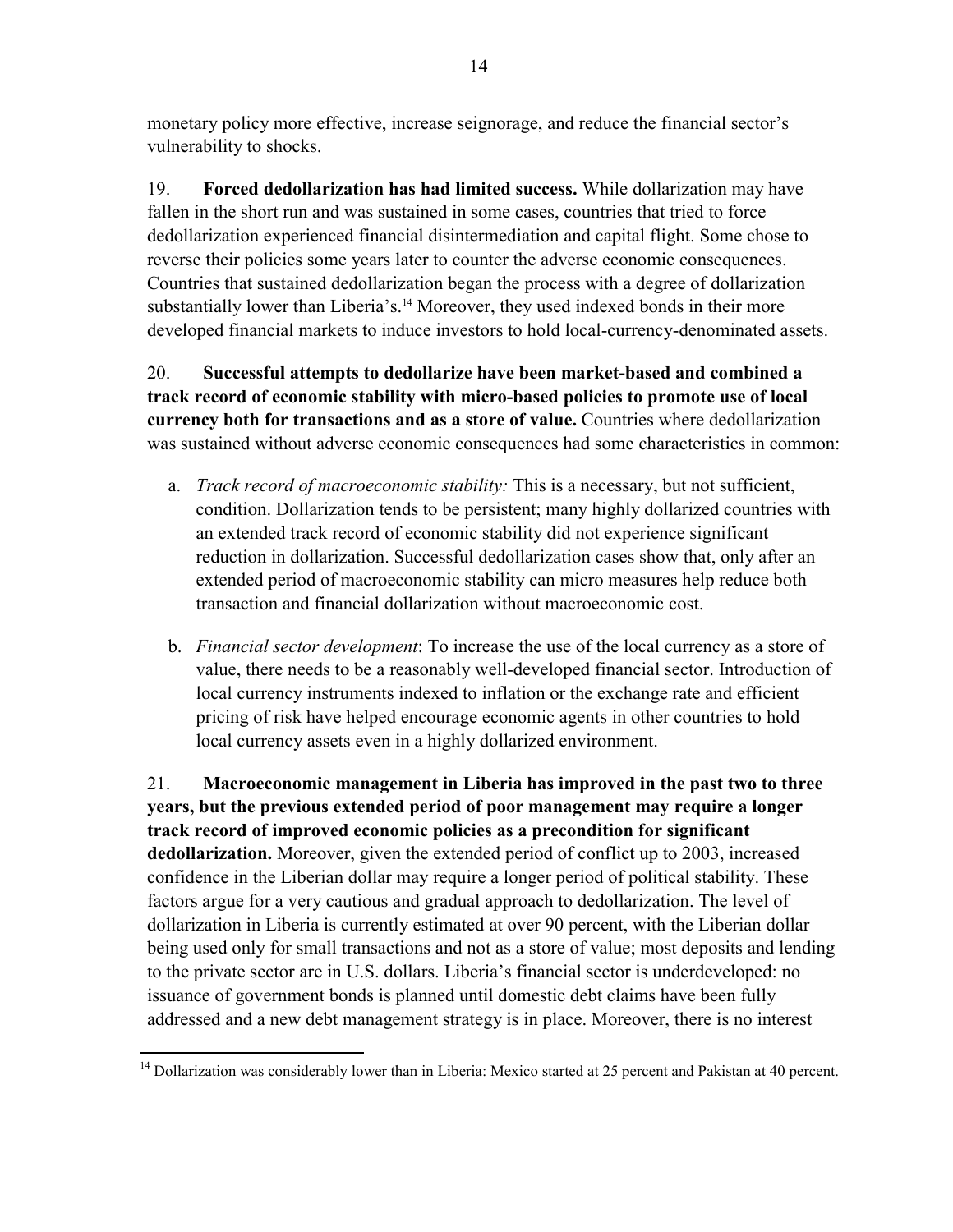rate differential between local currency and foreign currency deposits and loans despite a steady nominal depreciation of the Liberian dollar against the U.S. dollar.

# **Policy options**

22. **Options the authorities could consider are maintaining the status quo, moving to full dollarization, or implementing policies to promote dedollarization.** The option of full dollarization has been covered extensively in the literature, including for the case of Liberia.<sup>15</sup> Although Liberia has been dollarized through most of its history, Honda and Schumacher (2006) conclude that Liberia should not adopt full dollarization since: (i) the benefits of dollarization in terms of enhanced fiscal discipline and faster economic growth are not supported by empirical evidence; (ii) it would increase the Liberian economy's vulnerability to external shocks; (iii) banks in fully dollarized economies face additional capitalization requirements that Liberian banks cannot meet at present; and (iv) it would be costly in terms of real resources lost because of the loss of seigniorage (estimated at about 1 percent of GDP).

23. **Current policy seems to be appropriate for Liberia,** and there does not appear to be an urgent need to change current policies. Because Liberia is at an early stage of recovery following extended political and economic instability, the authorities are advised to consider the potential impact on investor confidence of a change in regime and whether that would be consistent with possible medium-term monetary policy plans, such as joining a monetary union*.* Liberia is one of six West African nations who in 2000 decided to establish a second monetary union in West Africa, namely the West African Monetary Zone, with the ultimate objective of forming with the CFA Franc Zone, a single monetary union in the region. The introduction of a common currency, originally scheduled for January 2003, has been rescheduled to December 2009.

24. **Despite high dollarization, Liberia's current macroeconomic policies have supported economic stability and a recovery in GDP growth.** This has brought increased donor and investor confidence. A longer track record of good economic policies and reinforcement of the financial market is needed to increase confidence in the Liberian dollar. This is consistent with for instance Ize and Yeyati (2005) who concludes that : "for some countries that are heavily dollarized, are small, have narrow markets and large tradable sectors, and whose central banks have low credibility and/or limited technical resources, a radical policy reform may be too costly to entertain". They conclude that a bimonetary regime in such countries could provide a preferable alternative to full de jure dollarization since it would still allow the central bank to retain seigniorage and provides room for achieving required adjustments in the real exchange rate by adjusting the rate of crawl.

<sup>1</sup> <sup>15</sup> Honda and Schumacher (2006).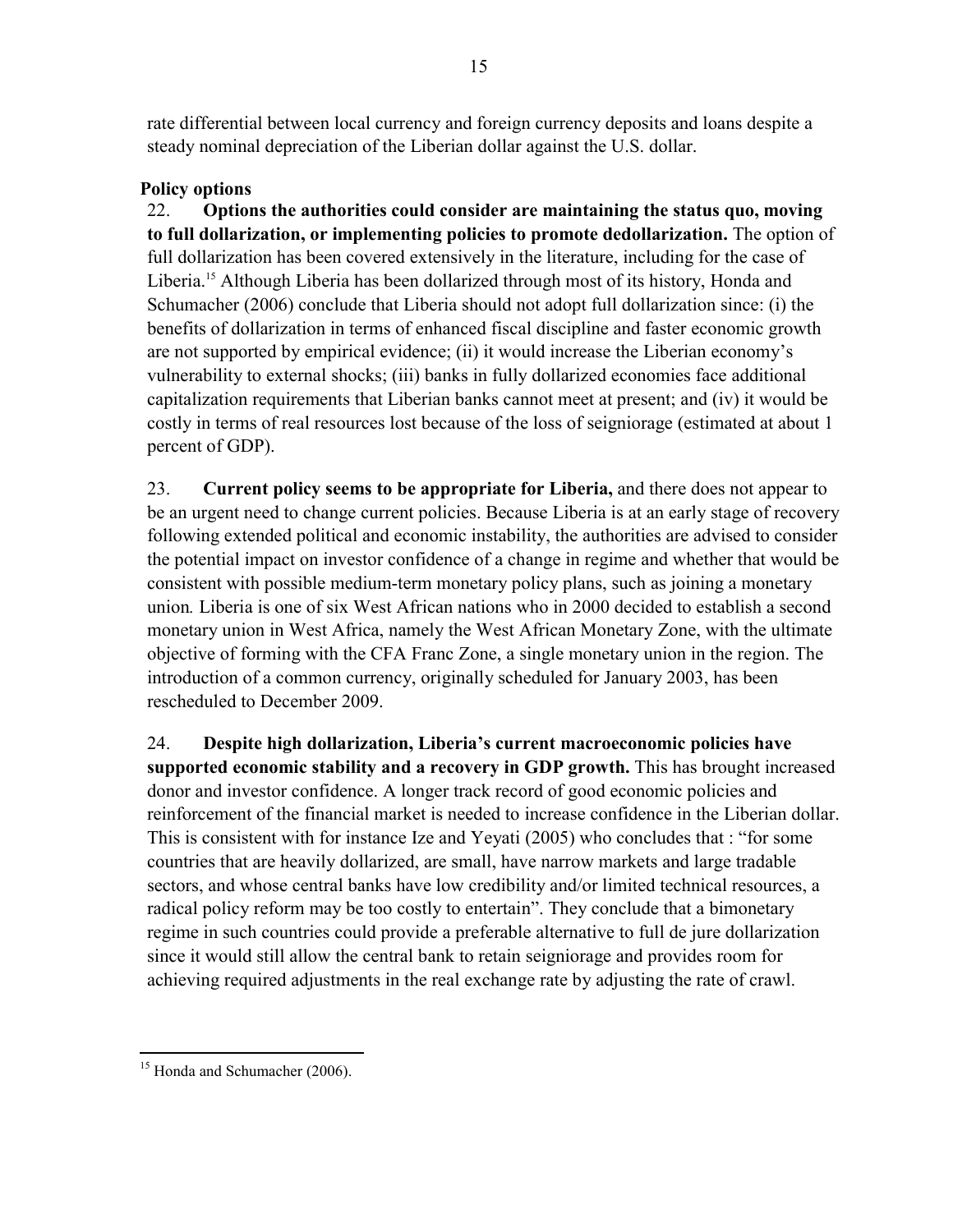25. **Given Liberia's long history as a dual currency regime and the comprehensive nature of dollarization, forced dedollarization with premature removal of legal tender status from the U.S. dollar would be risky and unwarranted.** As noted, dollarization in Liberia is pervasive, and U.S. dollars are being used, not only as a store of value, but also for conducting domestic transactions and the denomination of prices and wages. Countries that have attempted forced dedollarization were either reacting to an adverse shock or implemented policies in a stable economic environment where the local currency was already important to the economy. The approach proved to be very risky, with potential for substantial adverse macroeconomic outcomes.

26. **Should the authorities decide to dedollarize, the staff recommends a cautious approach.** As noted by Kokenyne and Veyrune (2007), the first step toward dedollarization is to reestablish the credibility of macroeconomic policies, particularly monetary policy, before other measures to reverse dedollarization are introduced. In this context, the CBL should therefore focus on credibly reducing and stabilizing inflation. While continuing to reinforce macroeconomic policies and institutions and build financial markets, Liberia could consider policies to promote a gradual market-driven dedollarization if that is consistent with its long-term macroeconomic objectives. Some options to achieve this:

- a. *Developing the domestic financial market.* A deep and liquid domestic financial market provides flexible alternative investment opportunities to U.S. dollar deposits. In this regard, introducing domestic currency-denominated securities could contribute to a decrease in U.S. dollar-denominated assets. In the absence of confidence in local currency-denominated assets, a credible indexation system (either to the exchange rate or inflation rate, for example, as in Nicaragua, Chile and Columbia) can enhance investment in such assets.
- b. *Improve the quality and increase the denomination of Liberian banknotes.* The largest denomination is currently the equivalent of less than US\$2, and the quality of banknotes is very poor, making the local currency difficult to use for most nontrivial transactions — in Cambodia for instance, issuance of larger denominations of riel banknotes increased the demand for the local currency. The main challenge for the government would be funding the cost of new banknotes.
- c. *Increase the use of the Liberian dollar as a unit of account.* The law requires that prices in Liberia be denominated in Liberian dollars and that the Liberian dollar should be used for all accounting and financial reporting and official purposes in Liberia.<sup>16</sup> The law is not fully honored. For example, most of the government budget is presented in U.S. dollars. While it may not be practical to fully enforce the law given logistical issues and resource constraints, increased reporting in Liberian

 $\overline{a}$ <sup>16</sup> "An Act to Authorize the Establishment of the Central Bank of Liberia," Part V, 19(1).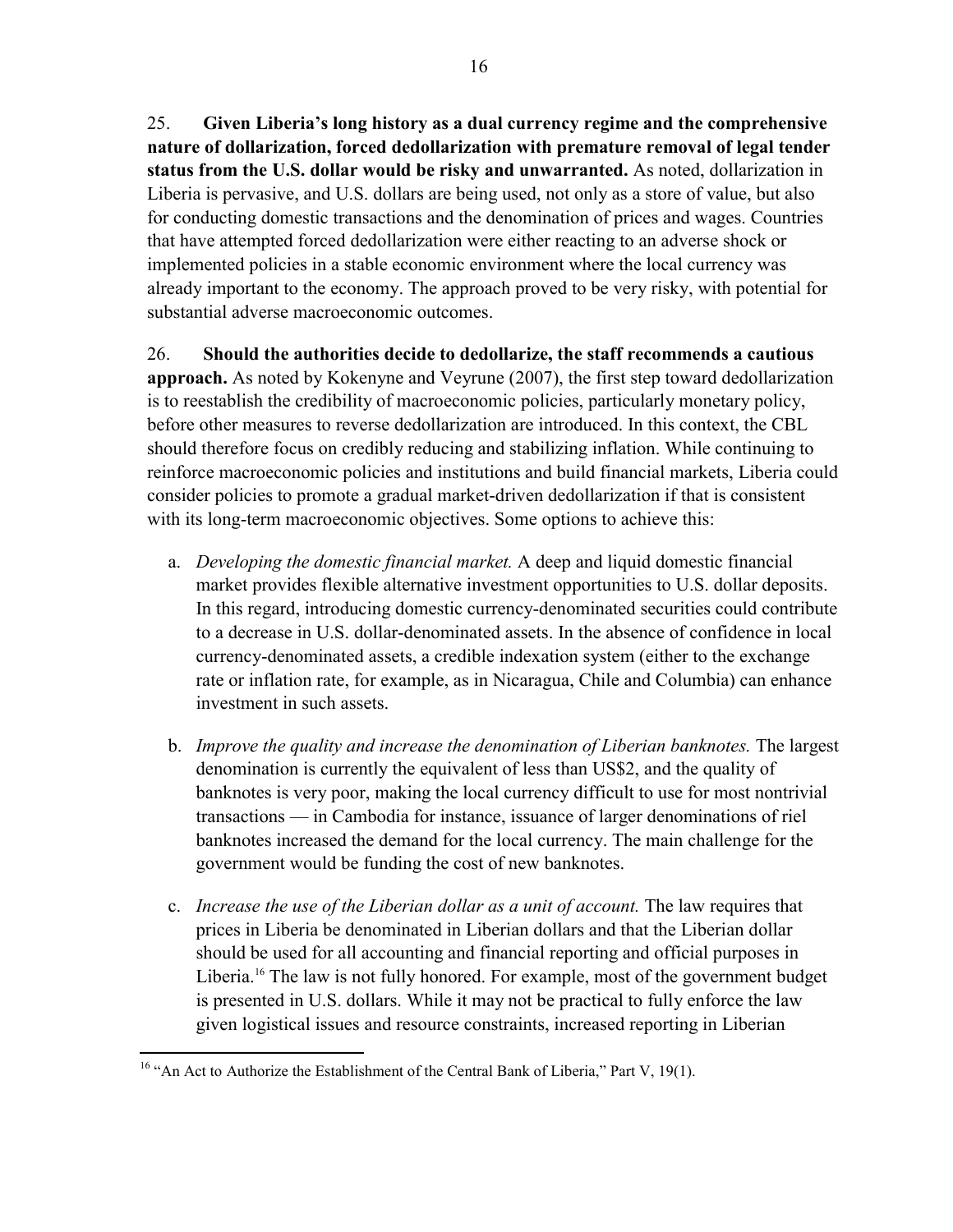dollars of official transactions could be a step toward wider use of the Liberian dollar as a unit of account.

- d. *Use the Liberian dollar in more government transactions.* Currently 95 percent of revenues are collected in U.S. dollars and 80–85 percent of government expenditures are so denominated, including more than half of civil servant salaries. However, such a shift could pose challenges for macroeconomic management, such as spikes in activity in currency markets at tax time, pressure to protect the real value of wages through indexation, and exposure of the government balance sheet to currency fluctuations.
- e. *Encourage agents to hold local-currency-denominated assets.* Currently, Liberian and U.S. dollar bank accounts pay the same interest rate, despite the expectation that there will be a modest nominal depreciation of the Liberian dollar relative to the U.S. dollar over the short to medium term. Since there are no restrictions on interest rates, this phenomenon is probably driven by lack of demand by banks for Liberian currency and a lack of private sector confidence in it as a store of value. This could change over the medium term as financial markets grow and new instruments, such as localcurrency-denominated indexed instruments, appear. Prudential regulations that encourage banks to hold LCDs could be considered if they are consistent with promoting financial sector stability.
- f. *Modernize prudential regulation.* Measures aimed at ensuring proper management of foreign exchange risk and internalizing the true cost of foreign currency loans can help to open the way for the domestic currency. These include ensuring appropriate capitalization and safeguards for foreign exchange positions, higher liquidity requirements on FCDs, and requiring additional provisions or capital for U.S. dollar loans to the nontradable sector.
- g. *Encourage the use of local currency for payments*. Ways to do this include offering more convenient and lower-cost services for domestic currency payments than for payments in foreign currency, imposing limits on foreign currency lending, or requiring additional provisioning or capital for U.S. dollar loans to the nontradable sector. Peru, for example, introduced a 2 percent tax on checks denominated in foreign currency to discourage the use of foreign currency in payments.
- h. *Refocusing public debt management toward Liberian-dollar denominated instruments.* Under its current policy framework the government is anchoring fiscal policy on a zero-borrowing rule, but once the environment for a resumption of borrowing has been established, borrowing in the local currency could help to deepen the local currency market.
- i. *Administrative measures* such as placing limits on U.S. dollar deposits or loans, and imposing a tax on U.S. dollar intermediation.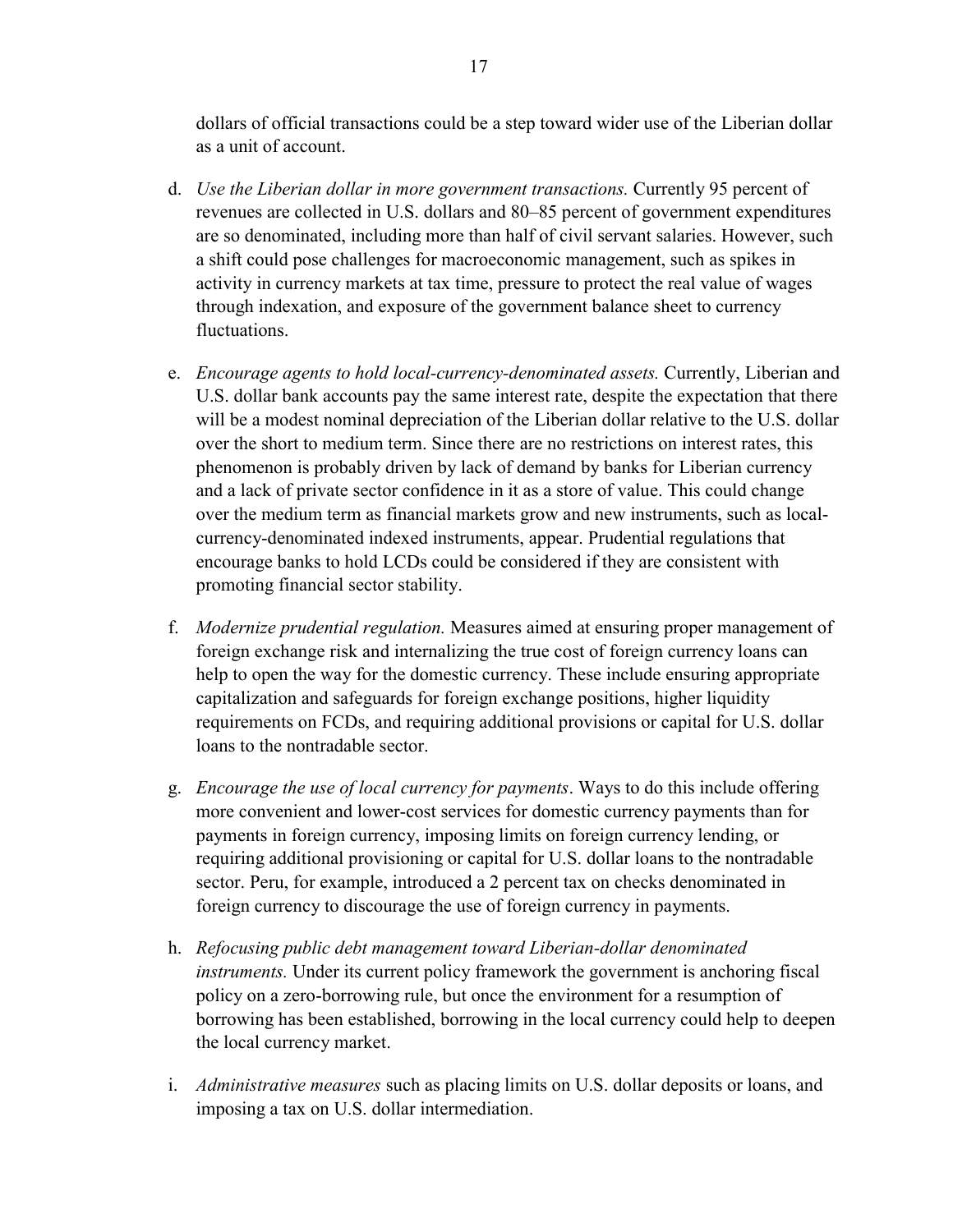j. *Remove the legal tender status of the U.S. dollar.* While a comprehensive plan to promote a significant and sustained dedollarization will likely require a change in the dual currency regime, the timing of the change would need to be studied to reduce potential macroeconomic costs. Given the potential downside risks, this policy change should be carefully communicated to the public as part of a broader agenda to promote dedollarization — a key issue that would need to be considered at the outset is whether the authorities would continue to allow a de facto role for U.S. dollars in the economy since forcing agents to use a currency in which they don't yet have confidence could lead to a risk of disintermediation, or capital flight.

# **IV. CONCLUSION**

27. **Dollarization that results from a loss of confidence in the local currency after a period of poor macroeconomic management and economic instability is usually very persistent.** The literature on the costs and benefits of dollarization offers no strong evidence that dollarization has a significant impact on economic growth and inflation, but it does suggest that it may increase the financial sector's vulnerability to shocks. While most highly dollarized economies have chosen not to pursue policies to promote dedollarization and others have fully dollarized, some countries have attempted to delink from the dollar in an effort to firm up monetary policy and reduce balance sheet vulnerabilities. Countries that have tried to force dedollarization have experienced adverse macroeconomic effects; in some cases they have had to reverse policies several years later when there was no sustained fall in dollarization. Those countries that have experienced sustained dedollarization with no significant economic costs have pursued a market-based approach that combines an extended period of economic stability with micro measures to encourage economic agents to hold the local currency both for transaction purposes and as a store of value.

28. **A change in current monetary policy does not appear to be a priority.** Liberia has had a dollarized economy since it was established in 1847. This has been institutionalized in a dual currency regime. After an extended period of economic and political instability, economic performance is improving: growth has steadily increased, inflation has remained in the low double digits, and the exchange rate has been relatively stable.

29. **While current macroeconomic policy has served Liberia well so far, crosscountry experience with dedollarization offers some lessons for Liberia should the authorities consider policies to dedollarize.** Once it has established a track record of economic and political stability, Liberia could consider micro measures to encourage lending in local currency and the purchase of local currency assets. The legal tender status of the U.S. dollar could be withdrawn if that would not weaken financial sector stability or cause capital flight. Effective communication of a policy strategy that recognizes that dedollarization is a gradual market-driven process will increase the probability of achieving sustained dedollarization without adverse macroeconomic consequences.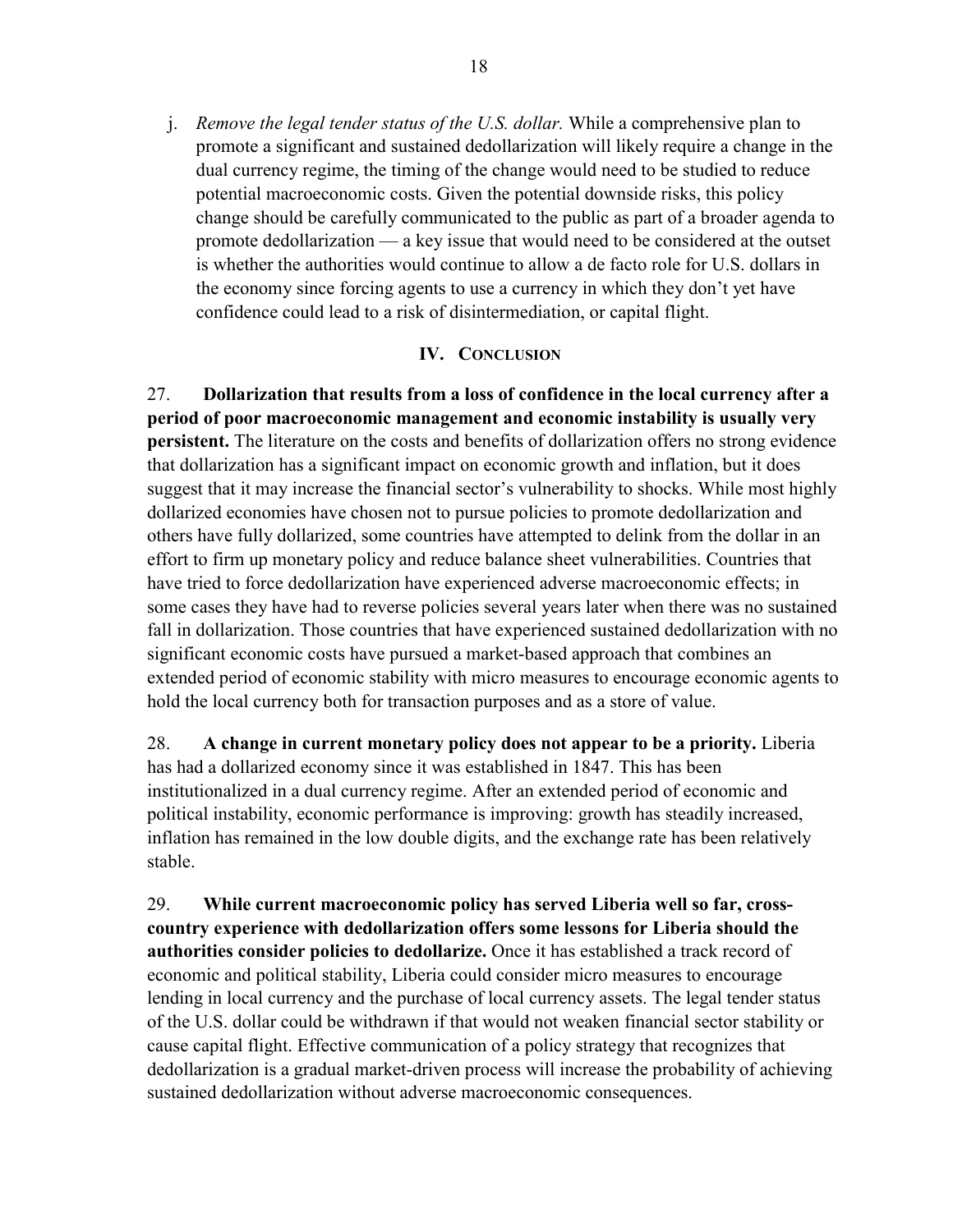## **References**

- Armas, A., N. Batini, and V. Tuesta, 2007 "Peru's Experience with Partial Dollarization and Inflation Targeting," Peru: IMF Country Report No. 07/53 (Washington: International Monetary Fund).
- Arteta, C., 2003 "Are Financially Dollarized Countries More Prone to Costly Crises?," International Finance Discussion Paper No. 763, Washington DC, United States: Board of Governors of the Federal Reserve System.
- Baliño, T.J.T., A. Bennett, and E. Borensztein, 1999, "Monetary Policy in Dollarized Economies," IMF Occasional Paper No. 171 (Washington: International Monetary Fund).
- Bogetic, Z., 2000, "Official Dollarization: Current Experiences and Issues," Cato Journal, Vol. 20 (Fall), pp. 179-213.
- Coe, D.T, Il Houng Lee, W. F. Abdelati, R. H. Eastman, S. Ishikawa, A. Lopez-Mejia, S. Mitra, S. Munoz, K. Nakamura, N. Rendak, and S. Yelten, 2006, "Cambodia: Rebuilding for a Challenging Future" (Washington: International Monetary Fund).
- de Zamaroczy, M., and S. Sa, 2003, "Economic Policy in a Highly Dollarized Economy, The Case of Cambodia", IMF Occasional Paper No. 219 (Washington: International Monetary Fund).

Fernandez-Arias, E., 2006, "Financial Dollarization and Dedollarization,", Economica (Spring 2006), pp. 37-100.

- Galindo, A., and L. Leiderman, 2003, "Living with Dollarization and the Route to Dedollarization," Research Department Working Paper No. 526 (Washington: Inter-American Development Bank).
- Gulde-Wolf, A., D.S. Hoelscher, A. Ize, D. Marston, and G. De Nicolo, "Financial Stability in Dollarized Economies, Occasional Paper No. 230 (Washington: International Monetary Fund).
- Hardy, D. and C. Pazarbasioglu, 2006, "Dedollarization the Hard Way," Financial Dollarization—The Policy Agenda, eds. A. Armas, A. Ize, and E. Levy-Yeyati (Washington: International Monetary Fund).
- Haughton, A.Y., 2004, "Financial Dedollarization of the Jamaican Economy: A Portfolio Approach," Bank of Jamaica Financial Stability Department (Kingston: Bank of Jamaica).
- Herrera, L.O., and R. O. Valdes, 2005, "Dedollarization, Indexation and Nominalization: the Chilean Experience," *Journal of Policy Reform*, Vol. 8, No. 4, pp. 281–312.
- Honda, J., and L. Schumacher, 2006, "Adopting Full Dollarization in Postconflict Economies: Would the Gains Compensate for the Losses in Liberia?" IMF Working Paper 06/82 (Washington: International Monetary Fund).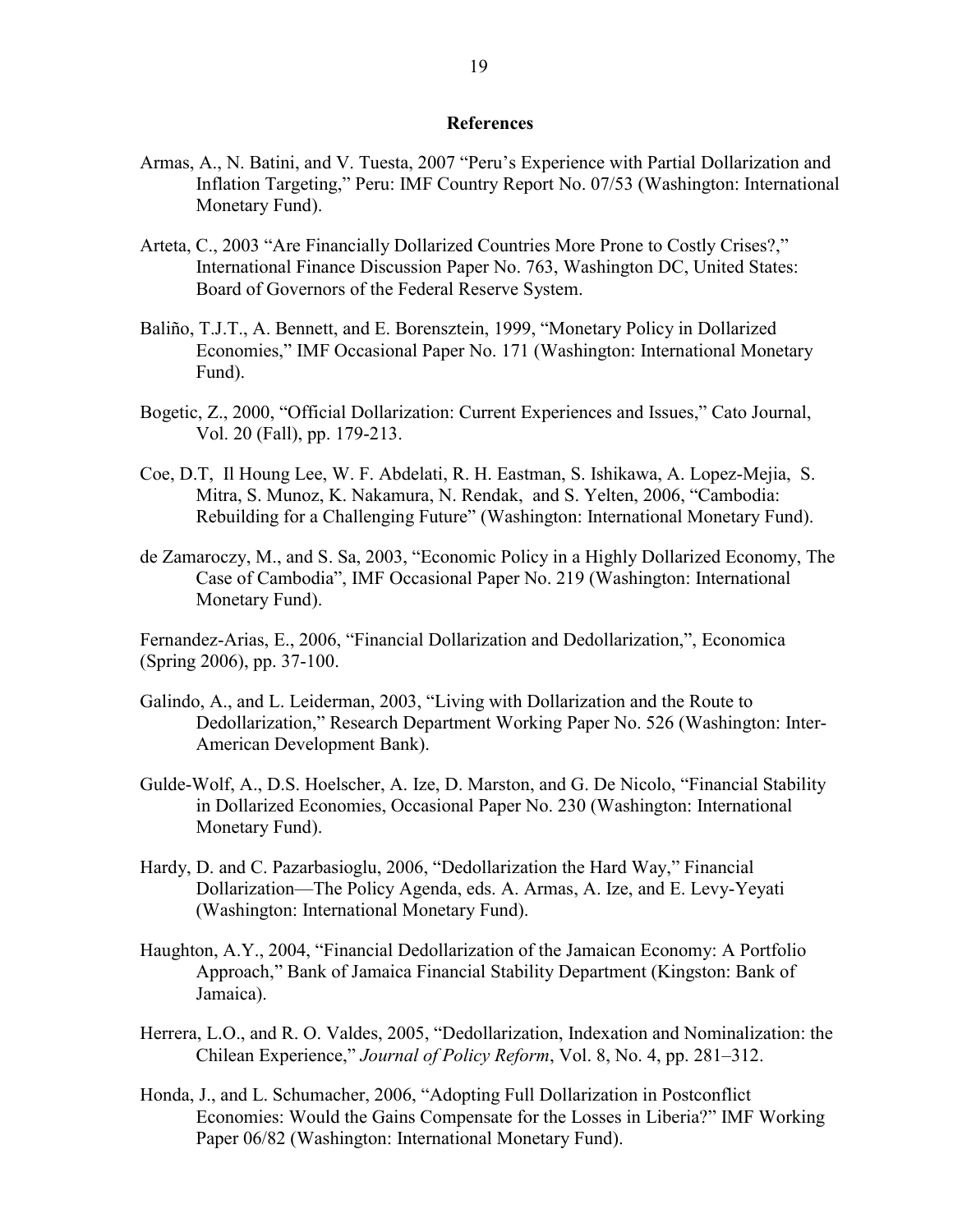- Iossifov, P., 1997, "Selective Credit Controls and the Money Supply Process in Transitional Economies: The Case of Bulgaria," master's thesis (Newark: University of Delaware), http://ideas.repec.org/p/wpa/wuwpma/0302006.html.
- Ize, A., and E.L. Yeyati, 2005, "Financial Dedollarization: Is It for Real?" IMF Working Paper 05/187 (Washington: International Monetary Fund).
- Kokenyne, A., and R. Veyrune, 2007, "Dedollarization", MCM Technical Note (Washington: International Monetary Fund).
- Reinhart, C.M., K.S. Rogoff, and M.A. Savastano, 2003, "Addicted to dollars," NBER Working Paper 10015 (Cambridge, MA; National Bureau of Economic Research).
- Salvatore, D., J.W. Dean, and T.D. Willett, 2003, *The Dollarization Debate* (New York: Oxford University Press).
- Vesperoni, E., and W. Orellana, "Dollarization and Maturity Structure of Public Securities: The Experience of Bolivia" IMF Working Paper 08/157 (Washington: International Monetary Fund).
- Yeyati, E.L., 2003, "Financial Dedollarization: A Carrot and Stick Approach", Centro de Investigazion and Finanzas, (Buenos Aires: Universidad Torcuato Di Tella).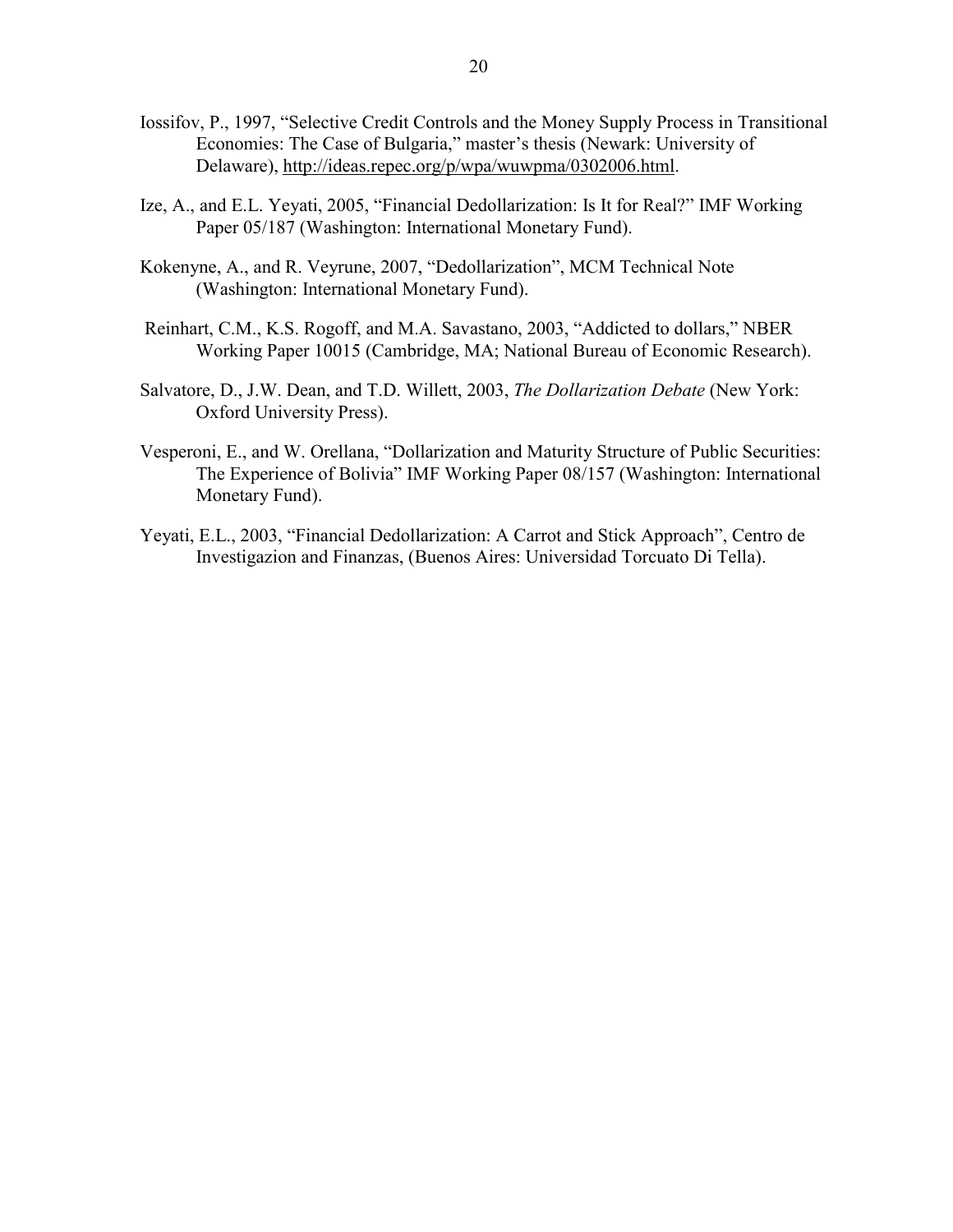# **Appendix I. Estimating the Degree of Dollarization in Liberia**

1. **Choosing the appropriate measure of the level of dollarization is usually limited by the availability of data on the amount of foreign currency circulating in the economy.** Common measures of dollarization employed in cross-country studies are various ratios that use combinations of foreign currency deposits (FCD), foreign currency in circulation (FCC), local currency deposits (LCD), and local currency in circulation (LCC). Of these variables, FCC is the most difficult to measure and is thus left out of most measures of dollarization.<sup>17</sup> Measures commonly used are:

DR1= FCD/LCD

 $DR2 = FCD/(LCC + LCD)$ 

 $DR3 = FCD/(FCD + LCD + LCC)$ 

 $DR4 = FCD/(FCD + LCD)$ 

2. **Recent trends suggest that dollarization has been increasing in Liberia since 2003 (Figure 1).**<sup>18</sup>

# **Figure 1: Dollarization in Liberia**



<sup>&</sup>lt;u>.</u> <sup>17</sup> Baliño, Bennett, and Borensztein (1999), using U.S. Treasury data, report that in 1989–96, net dollar inflows into a number of small open economies represented three to four times the amount of local currency in circulation.

<sup>&</sup>lt;sup>18</sup> The series were detrended using an HP filter.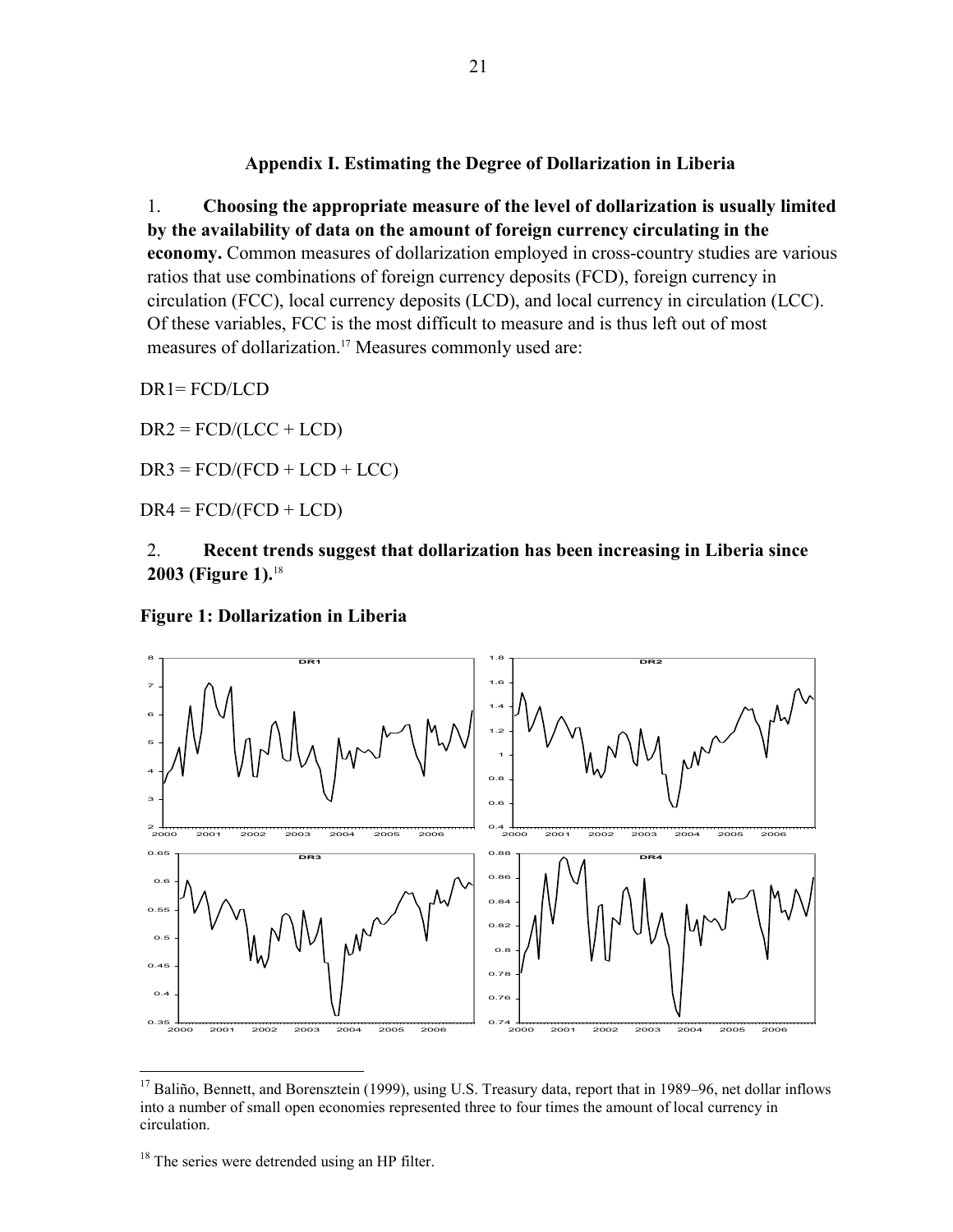3. **The standard measures may not be the best proxies for the level of dollarization in Liberia.** Informal estimates and anecdotal evidence suggest that the amount of U.S. dollars in Liberia may be substantial. Thus, measuring the true level of dollarization would require an estimate of FCC, which is difficult.19 To construct a broad measure of the money supply we estimate U.S. dollars in circulation in Liberia by assuming that the money multiplier for the U.S. dollar component of broad money is equal to that for the Liberian dollar component,  $DR5 =$ 



(FCD+FCC)/(FCD+FCC+LCD+LCC). 20 According to this measure, the amount of U.S. dollars in circulation has approximately tripled since 2003 to an estimated L\$28 billion at the end of 2007—about nine times higher than Liberian dollars in circulation.

4. **Using DR5 confirms that Liberia is highly dollarized.** The ratio of U.S. dollar deposits and currency in circulation to the effective money supply averages 90 percent.

However, it suggests that the increasing trend in dollarization implied by standard measures of dollarization may reflect increasing confidence in the economy and financial sector since the political situation in Liberia has been normalized and macroeconomic policy implementation has improved, both of which

 $\overline{a}$ 



have encouraged a return of deposits to the banking system.<sup>21</sup>

22

<sup>&</sup>lt;sup>19</sup> Some studies use data based on information from U.S. Customs, which requires reporting of private currency shipments of US\$10,000 and above, and official currency shipments by the U.S. Federal Reserve Bank – however, this information is not readily available for Liberia.

<sup>&</sup>lt;sup>20</sup> The proposed approach is derived from the discussion of the role of foreign currency in the multiple deposit creation process in Iossifov, 1997.

 $^{21}$  Zamaroczy and Sa (2003) found a similar trend in Cambodia as confidence in the banking system rose.